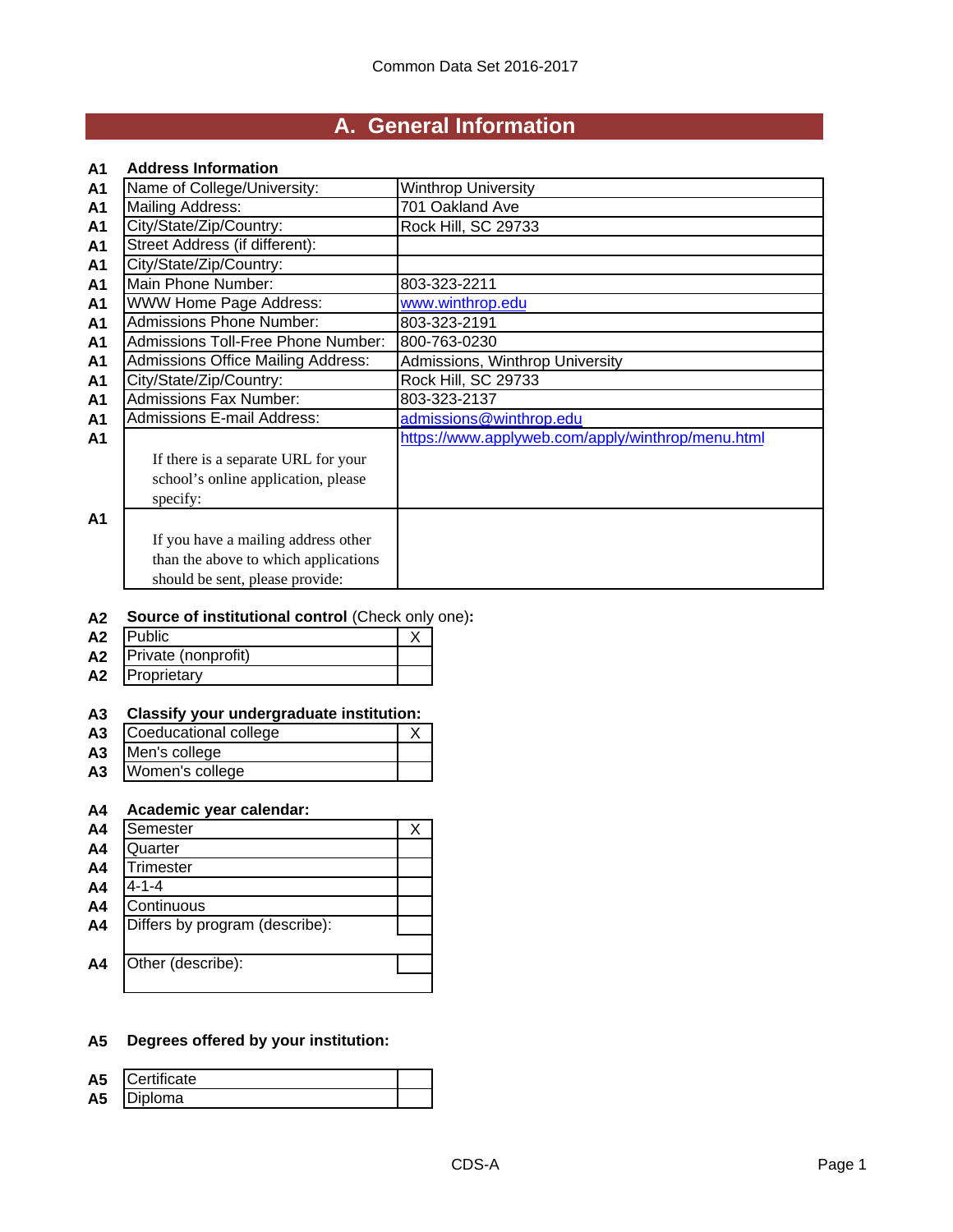| A <sub>5</sub> | Associate                  |   |
|----------------|----------------------------|---|
| A <sub>5</sub> | <b>Transfer Associate</b>  |   |
| A <sub>5</sub> | <b>Terminal Associate</b>  |   |
| A <sub>5</sub> | Bachelor's                 | Х |
| A <sub>5</sub> | Postbachelor's certificate | Х |
| A <sub>5</sub> | Master's                   | Х |
| A <sub>5</sub> | Post-master's certificate  | Х |
| A5             | Doctoral degree            |   |
|                | research/scholarship       |   |
| A5             | Doctoral degree -          |   |
|                | professional practice      |   |
| А5             | Doctoral degree -- other   |   |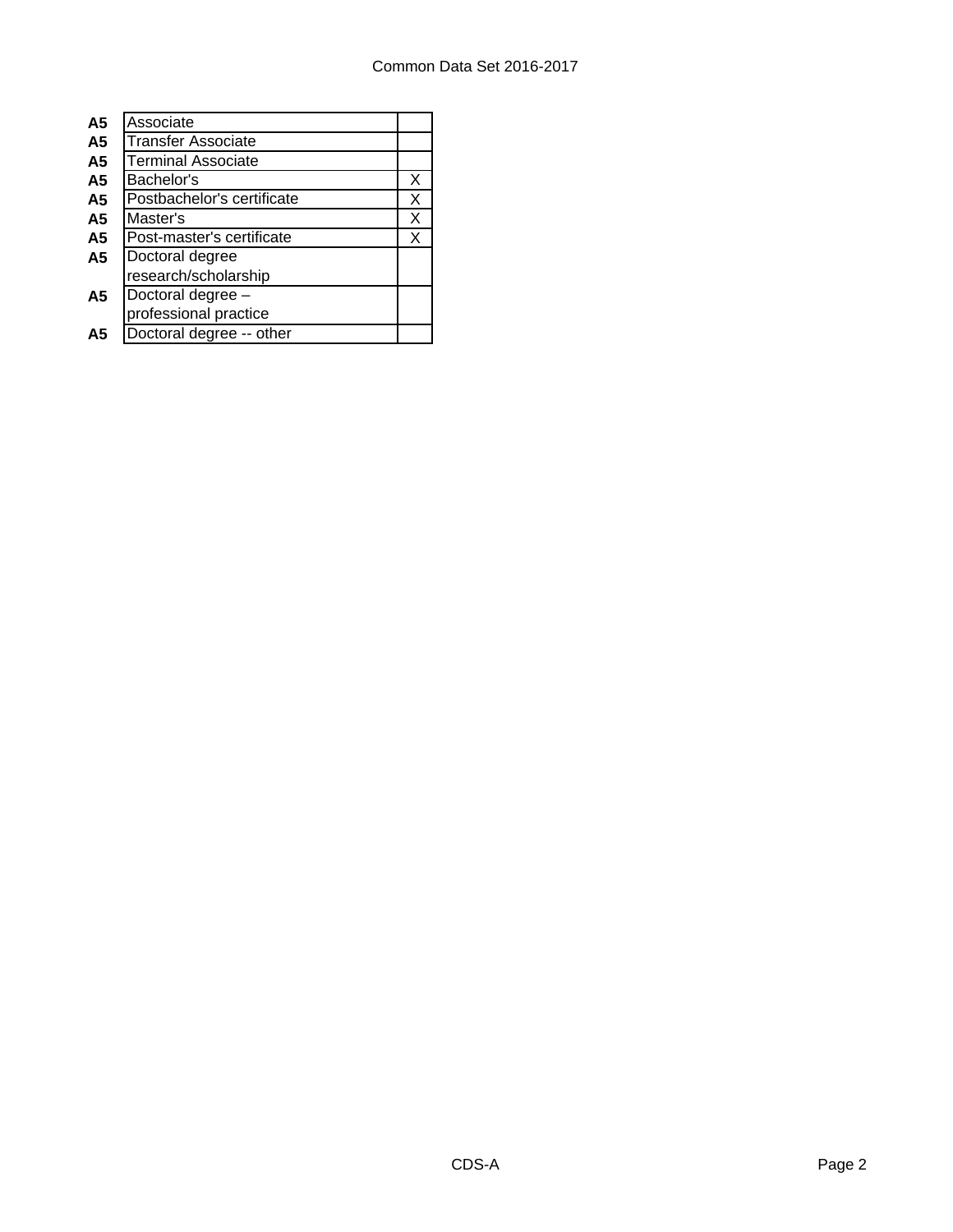## **B. ENROLLMENT AND PERSISTENCE**

**B1 Institutional Enrollment - Men and Women Provide numbers of students for each of the following categories as of the institution's official fall reporting date or as of October 15, 2016. Note: Report students formerly designated as "first professional" in the graduate cells.**

| <b>B1</b> |                                                        |       | <b>FULL-TIME</b> | <b>PART-TIME</b> |       |
|-----------|--------------------------------------------------------|-------|------------------|------------------|-------|
| <b>B1</b> |                                                        | Men   | <b>Women</b>     | Men              | Women |
| <b>B1</b> | <b>Undergraduates</b>                                  |       |                  |                  |       |
| <b>B1</b> | Degree-seeking, first-time                             |       |                  |                  |       |
|           | freshmen                                               | 305   | 766              | $\overline{0}$   |       |
| <b>B1</b> | Other first-year, degree-seeking                       | 134   | 197              | 8                | 18    |
| <b>B1</b> | All other degree-seeking                               | 973   | 2,162            | 78               | 148   |
| <b>B1</b> | Total degree-seeking                                   | 1,412 | 3,125            | 86               | 167   |
| <b>B1</b> | All other undergraduates<br>enrolled in credit courses |       |                  | 93               | 200   |
| <b>B1</b> | Total undergraduates                                   | 1,413 | 3,132            | 179              | 367   |
| <b>B1</b> | <b>Graduate</b>                                        |       |                  |                  |       |
| <b>B1</b> | Degree-seeking, first-time                             | 48    | 153              | 30               | 109   |
| <b>B1</b> | All other degree-seeking                               | 67    | 192              | 51               | 131   |
| <b>B1</b> | All other graduates enrolled in                        |       |                  |                  |       |
|           | credit courses                                         | 0     | 0                | 55               | 182   |
| <b>B1</b> | Total graduate                                         | 115   | 345              | 136              | 422   |
| <b>B1</b> | Total all undergraduates                               |       |                  |                  | 5,091 |
| <b>B1</b> | Total all graduate                                     |       |                  |                  | 1,018 |
| <b>B1</b> | <b>GRAND TOTAL ALL STUDENTS</b>                        |       |                  |                  | 6,109 |

**B2 Enrollment by Racial/Ethnic Category. Provide numbers of undergraduate students for each of the following categories as of the institution's official fall reporting date or as of October 15, 2016. Include international students only in the category "Nonresident aliens." Complete the "Total Undergraduates" column only if you cannot provide data for the first two columns. Report as your institution reports to IPEDS: persons who are Hispanic should be reported only on the Hispanic line, not under any race, and persons who are non-Hispanic multi-racial should be reported only under "Two or more races."** 

| <b>B2</b>      |                                             | Degree-<br>Seeking<br>First-Time<br><b>First Year</b> | Degree-Seeking<br><b>Undergraduates</b><br>(include first-<br>time first-year) | Total<br>Undergraduates<br>(both degree-<br>and non-degree-<br>seeking) |
|----------------|---------------------------------------------|-------------------------------------------------------|--------------------------------------------------------------------------------|-------------------------------------------------------------------------|
| B <sub>2</sub> | Nonresident aliens                          | 15                                                    | 75                                                                             | 82                                                                      |
| <b>B2</b>      | Hispanic/Latino                             | 64                                                    | 242                                                                            | 256                                                                     |
| <b>B2</b>      | Black or African American, non-Hispanic     | 331                                                   | 1,454                                                                          | 1,514                                                                   |
| <b>B2</b>      | White, non-Hispanic                         | 611                                                   | 2,765                                                                          | 2,973                                                                   |
| <b>B2</b>      | American Indian or Alaska Native, non-Hispa | 3                                                     | 17                                                                             | 21                                                                      |
| <b>B2</b>      | Asian, non-Hispanic                         | 8                                                     | 58                                                                             | 64                                                                      |
| <b>B2</b>      | Native Hawaiian or other Pacific Islander,  |                                                       |                                                                                |                                                                         |
|                | non-Hispanic                                |                                                       | 6                                                                              |                                                                         |
| <b>B2</b>      | Two or more races, non-Hispanic             | 39                                                    | 173                                                                            | 174                                                                     |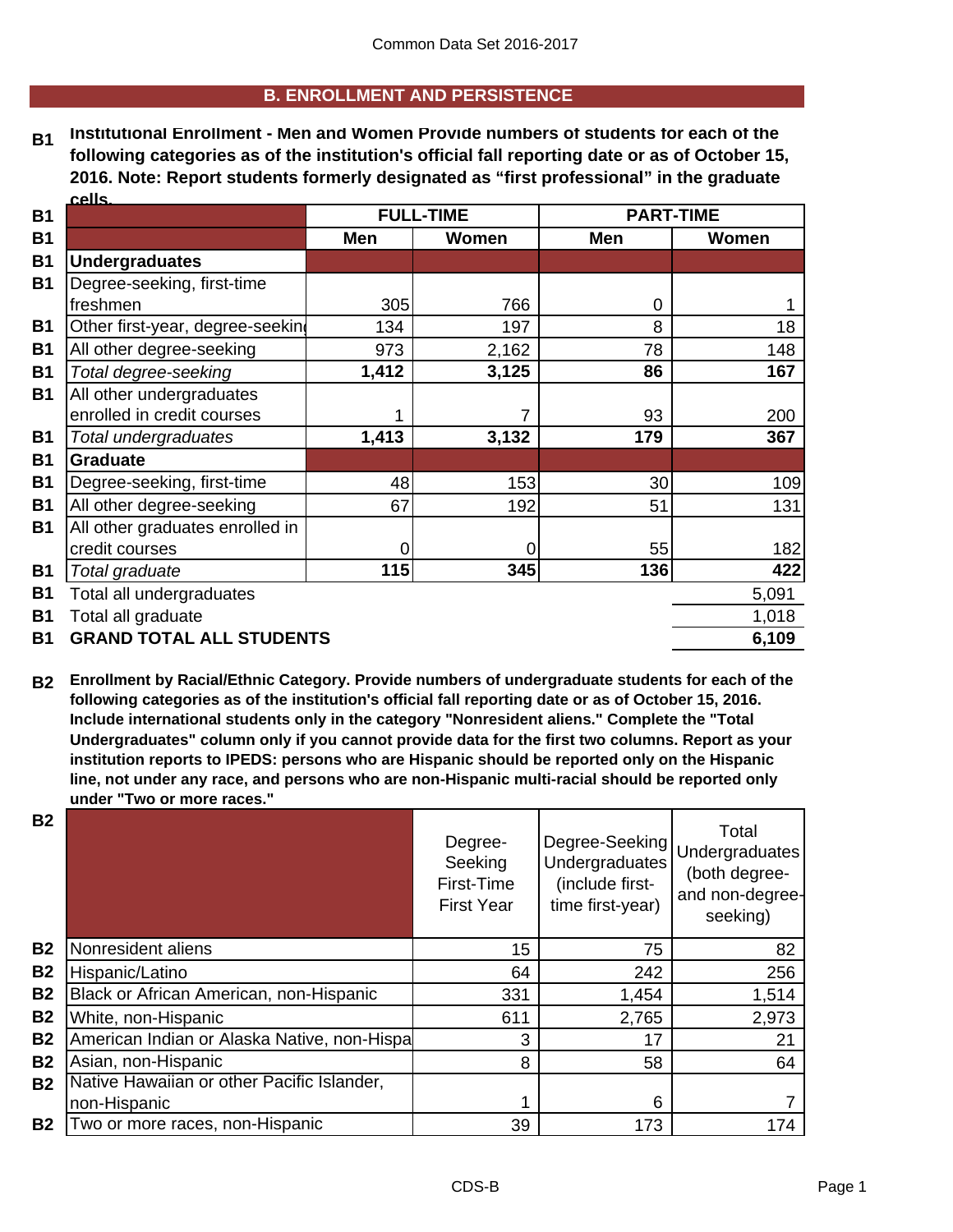| <b>B2</b> | າkn∩wn<br>unk.<br>or ethnicity<br>знν<br>,,,<br>ян |                  |     |       |
|-----------|----------------------------------------------------|------------------|-----|-------|
| <b>B2</b> |                                                    | .07 <sup>′</sup> | 700 | ∘מח ⊾ |

## **Persistence**

## **B3 Number of degrees awarded from July 1, 2015 to June 30, 2016**

| <b>B3</b> | Certificate/diploma         |     |
|-----------|-----------------------------|-----|
| <b>B3</b> | Associate degrees           |     |
| <b>B3</b> | Bachelor's degrees          | 968 |
| <b>B3</b> | Postbachelor's certificates | 20  |
| <b>B3</b> | Master's degrees            | 327 |
| <b>B3</b> | Post-Master's certificates  | 9   |
| <b>B3</b> | Doctoral degrees -          |     |
|           | research/scholarship        |     |
| <b>B3</b> | Doctoral degrees -          |     |
|           | professional practice       |     |
| Β3        | Doctoral degrees - other    |     |

## **Graduation Rates**

The items in this section correspond to data elements collected by the IPEDS Web-based Data Collection System's Graduation Rate Survey (GRS). For complete instructions and definitions of data elements, see the IPEDS GRS instructions and glossary on the 2015 Web-based survey.

### **For Bachelor's or Equivalent Programs**

Please provide data for the Fall 2010 cohort if available. If

## *Fall 2010 Cohort*

Report for the cohort of full-time first-time bachelor's (or equivalent) degree-seeking undergraduate students who entered in Fall 2010. Include in the cohort those who entered your institution during the summer term preceding Fall 2010.

| B4         | Initial 2010 cohort of first-time, full-time bachelor's (or equivalent) degree-                                                                                                                                                                                                        |     |
|------------|----------------------------------------------------------------------------------------------------------------------------------------------------------------------------------------------------------------------------------------------------------------------------------------|-----|
|            | seeking undergraduate students; total all students:                                                                                                                                                                                                                                    | 959 |
| <b>B5</b>  | <u>Ut the initial 2010 conort, now many did not persist and did not graduate for</u><br>the following reasons: death, permanent disability, service in the armed forces,<br>foreign aid service of the federal government, or official church missions; total<br>allowable exclusions: | O   |
| <b>B6</b>  | Final 2010 cohort, after adjusting for allowable exclusions: (subtract question<br>B5 from question B4)                                                                                                                                                                                |     |
| <b>B7</b>  | Of the initial 2010 cohort, how many completed the program in four years or<br>less (by August 31, 2014):                                                                                                                                                                              | 387 |
| <b>B8</b>  | Of the initial 2010 cohort, how many completed the program in more than four<br>years but in five years or less (after August 31, 2014 and by August 31, 2015):                                                                                                                        | 146 |
| <b>B</b> 9 | Of the initial 2010 cohort, how many completed the program in more than five<br>years but in six years or less (after August 31, 2015 and by August 31, 2016):                                                                                                                         |     |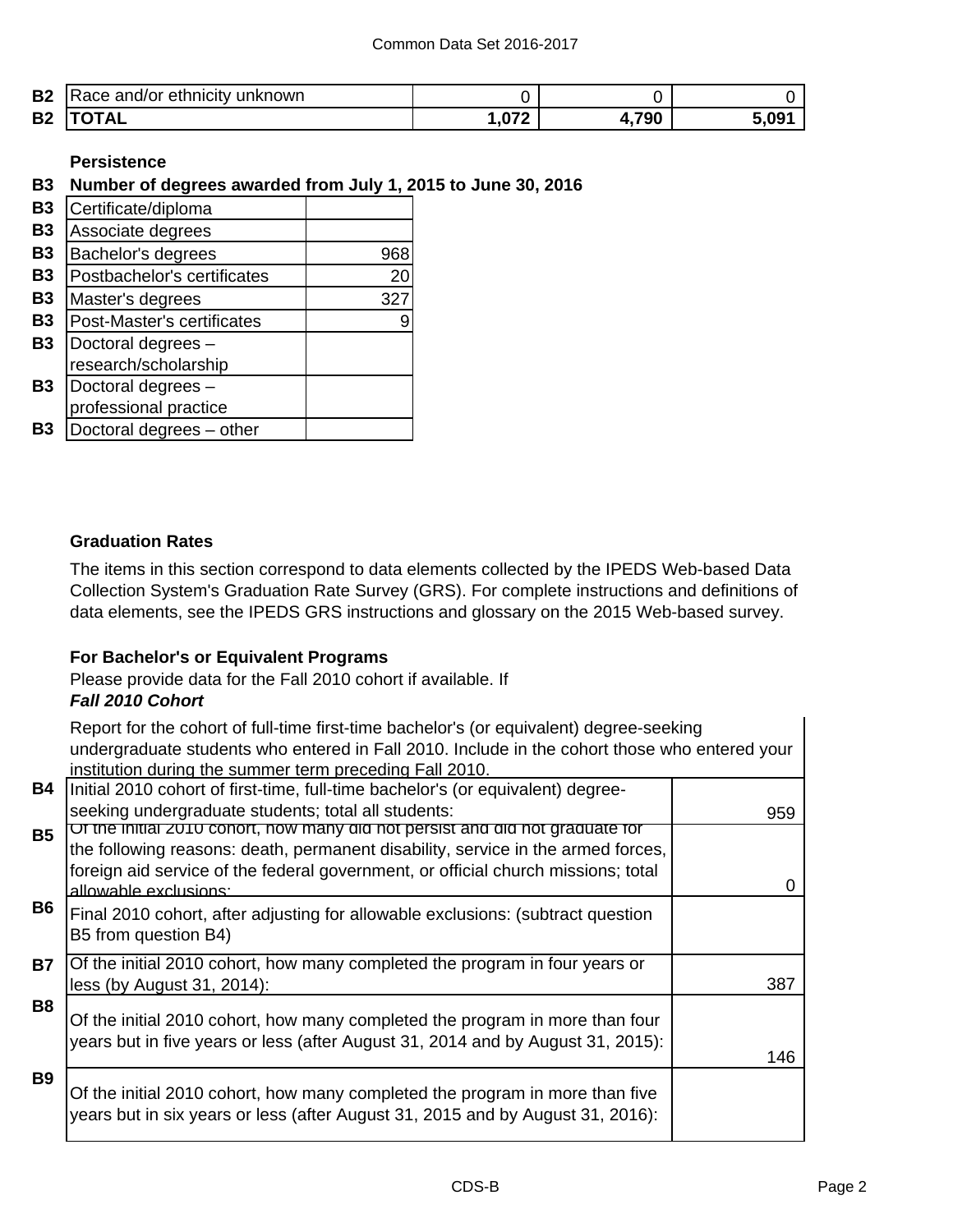| <b>B10</b> | Total graduating within six years (sum of questions B7, B8, and B9):                   | *Avail in Feb |
|------------|----------------------------------------------------------------------------------------|---------------|
|            | B11 Six-year graduation rate for 2010 cohort (question B10 divided by question<br>B6): |               |

## *Fall 2009 Cohort*

|            | Report for the cohort of full-time first-time bachelor's (or equivalent) degree-seeking<br>undergraduate students who entered in Fall 2009. Include in the cohort those who<br>entered your institution during the summer term preceding Fall 2009.    |       |
|------------|--------------------------------------------------------------------------------------------------------------------------------------------------------------------------------------------------------------------------------------------------------|-------|
| Β4         | Initial 2009 cohort of first-time, full-time bachelor's (or equivalent) degree-<br>seeking undergraduate students; total all students:                                                                                                                 | 1,060 |
| <b>B5</b>  | Of the initial 2009 cohort, how many did not persist and did not graduate for<br>the following reasons: death, permanent disability, service in the armed forces,<br>foreign aid service of the federal government, or official church missions; total | 0     |
| B6         | Final 2009 cohort, after adjusting for allowable exclusions:<br>(subtract question B5 from question B4)                                                                                                                                                | 1,060 |
| <b>B7</b>  | Of the initial 2009 cohort, how many completed the program in four years or<br>less (by August 31, 2013):                                                                                                                                              | 381   |
| <b>B8</b>  | Of the initial 2009 cohort, how many completed the program in more than four<br>years but in five years or less (after August 31, 2013 and by August 31, 2014):                                                                                        | 170   |
| B9         | Of the initial 2009 cohort, how many completed the program in more than five<br>years but in six years or less (after August 31, 2013 and by August 31, 2014):                                                                                         | 37    |
| <b>B10</b> | Total graduating within six years (sum of questions B7, B8, and B9):                                                                                                                                                                                   | 588   |
| <b>B11</b> | Six-year graduation rate for 2009 cohort (question B10 divided by question<br>B6):                                                                                                                                                                     | 55%   |

**B22** For the cohort of all full-time bachelor's (or equivalent) degree-seeking undergraduate students who entered your institution as freshman in Fall 2015 (or the preceeding summer term), what percentage was enrolled at your institution as of the date of your institution calculates its official enrollment in Fall 2016?

73.3%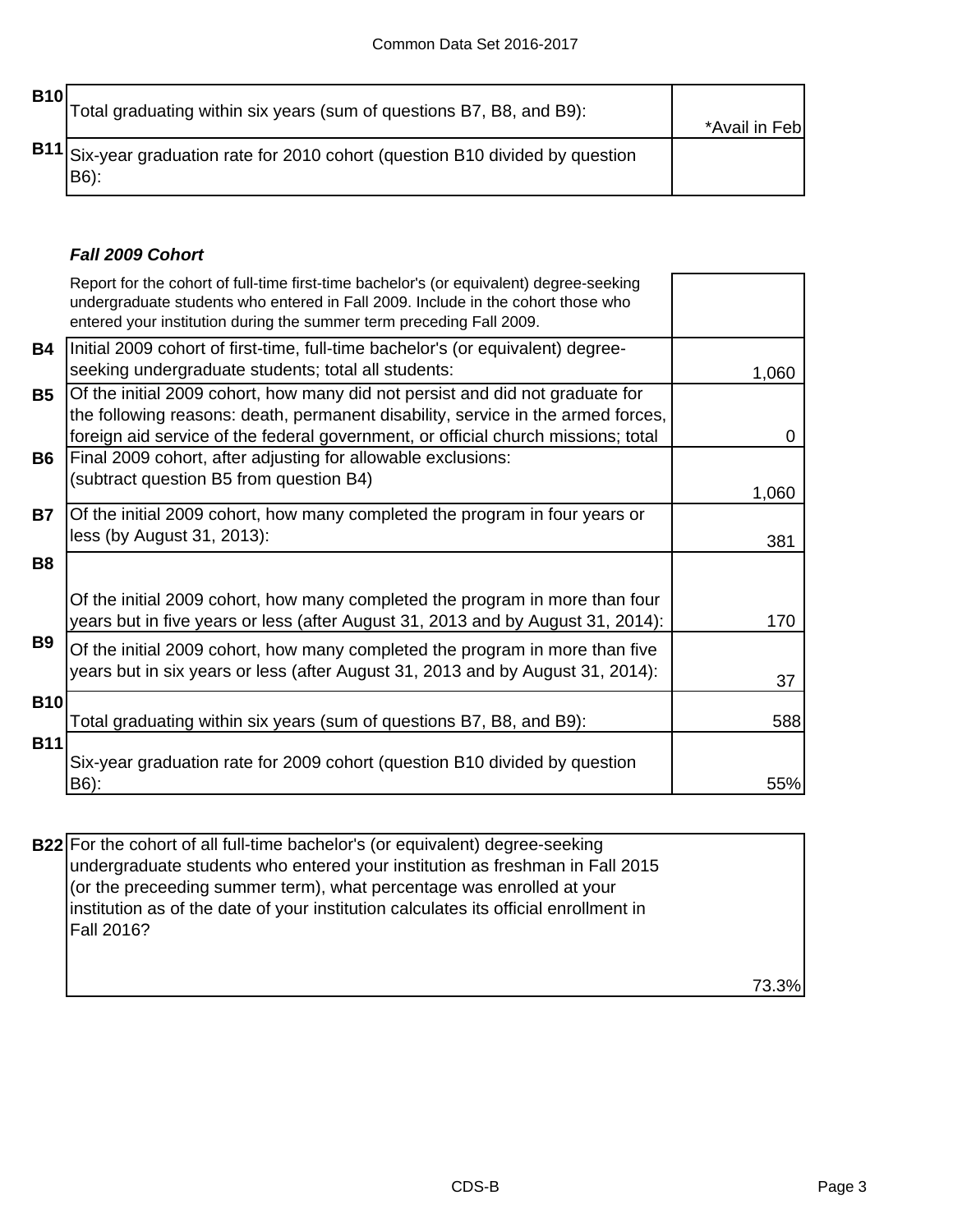## **C. FIRST-TIME, FIRST-YEAR (FRESHMAN) ADMISSION**

## **Applications**

**C1 First-time, first-year, (freshmen) students: Provide the number of degree-seeking, first-time, firstyear students who applied, were admitted, and enrolled (full- or part-time) in Fall 2016. Include early decision, early action, and students who began studies during summer in this cohort. Applicants should include only those students who fulfilled the requirements for consideration for admission (i.e., who completed actionable applications) and who have been notified of one of the following actions: admission, nonadmission, placement on waiting list, or application withdrawn (by applicant or institution). Admitted applicants should include wait-listed students who were subsequently offered admission.**

| C <sub>1</sub> | Total first-time, first-year (freshman) men who applied               | 1443     |
|----------------|-----------------------------------------------------------------------|----------|
| C <sub>1</sub> | Total first-time, first-year (freshman) women who applied             | 3497     |
|                |                                                                       |          |
| C <sub>1</sub> | Total first-time, first-year (freshman) men who were admitted         | 919      |
| C <sub>1</sub> | Total first-time, first-year (freshman) women who were admitted       | 2465     |
|                |                                                                       |          |
| C <sub>1</sub> | Total full-time, first-time, first-year (freshman) men who enrolled   | 305      |
| C <sub>1</sub> | Total part-time, first-time, first-year (freshman) men who enrolled   | $\Omega$ |
|                |                                                                       |          |
| C <sub>1</sub> | Total full-time, first-time, first-year (freshman) women who enrolled | 766      |
| C1             | Total part-time, first-time, first-year (freshman) women who enrolled |          |
|                |                                                                       |          |

### **C2 Freshman wait-listed students (students who met admission requirements but whose final admission was contingent on space availability)**

|                |                                                                  | Yes | No |
|----------------|------------------------------------------------------------------|-----|----|
| C <sub>2</sub> | Do you have a policy of placing students on a waiting list?      |     |    |
| C <sub>2</sub> | yes, please answer the questions below for Fall 2016 admissions: |     |    |
| C <sub>2</sub> | Number of qualified applicants offered a place on waiting list   |     |    |
| C <sub>2</sub> | Number accepting a place on the waiting list                     |     |    |
| C <sub>2</sub> | Number of wait-listed students admitted                          |     |    |
|                |                                                                  | Yes | No |
| C <sub>2</sub> | Is your waiting list ranked?                                     |     |    |
| C <sub>2</sub> | yes, do you release that information to students?<br>Ιf          |     |    |
| C <sub>2</sub> | Do you release that information to school counselors?            |     |    |

## **Admission Requirements**

### **C3 High school completion requirement**

| <b>C3</b> High school diploma is required and GED is   |  |
|--------------------------------------------------------|--|
| <b>C3</b>   High school diploma is required and GED is |  |
| <b>C3</b> High school diploma or equivalent is not     |  |

#### **C4 Does your institution require or recommend a general college-preparatory program for degree-**

| C4 | Require                       |  |
|----|-------------------------------|--|
|    | <b>C4</b> Recommend           |  |
| C4 | Neither require nor recommend |  |

### **C5 Distribution of high school units required and/or recommended.** Specify the distribution of

| C <sub>5</sub> |                      | <b>Units</b>    | <b>Units</b> |
|----------------|----------------------|-----------------|--------------|
|                |                      | <b>Required</b> | Recommended  |
| C <sub>5</sub> | Total academic units | 20              |              |
| C <sub>5</sub> | <b>IEnalish</b>      |                 |              |
| C <sub>5</sub> | <b>Mathematics</b>   |                 |              |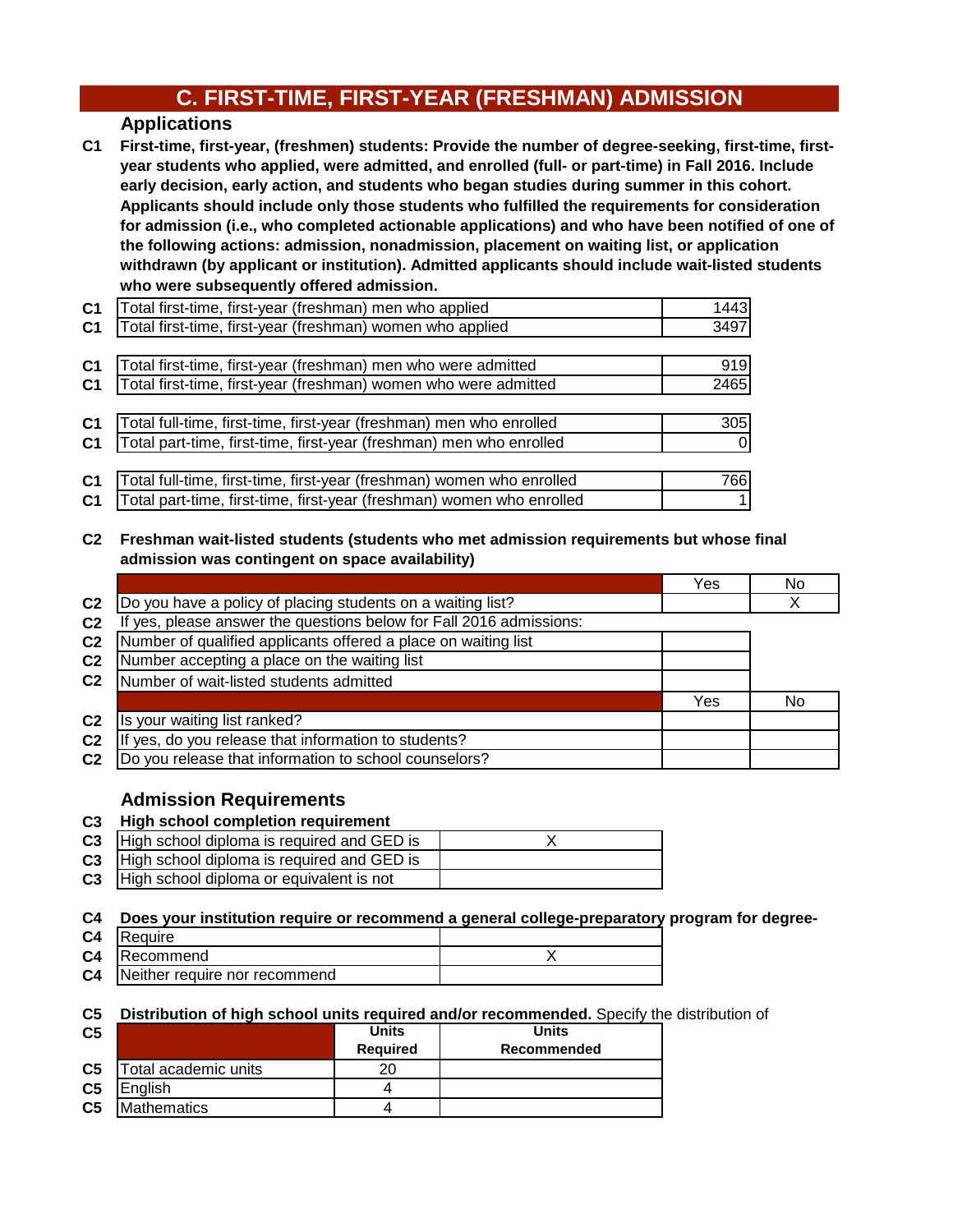| C <sub>5</sub> | Science-of these, units must be<br>lab                                    | 3            |                                                                       |     |
|----------------|---------------------------------------------------------------------------|--------------|-----------------------------------------------------------------------|-----|
| C <sub>5</sub> | World Language                                                            | 2            |                                                                       |     |
| C <sub>5</sub> | Economics                                                                 | 0.5          |                                                                       |     |
| C <sub>5</sub> | History                                                                   |              |                                                                       |     |
| C <sub>5</sub> | Government                                                                | 0.5          |                                                                       |     |
| C5             | <b>Social Sciences</b>                                                    |              |                                                                       |     |
| C5             | <b>Academic Electives</b>                                                 | 2            |                                                                       |     |
|                | Visual/Performing Arts                                                    |              |                                                                       |     |
| C6             | Other (specify)                                                           | (PE or ROTC) |                                                                       |     |
| C6             |                                                                           |              |                                                                       |     |
| C6             | <b>Basis for Selection</b>                                                |              |                                                                       |     |
| C6             | Do you have an open admission policy, under which virtually all secondary |              |                                                                       | n/a |
| C6             | Open admission policy as described above for all students                 |              |                                                                       |     |
| C6             | Open admission policy as described above for most students, but--         |              |                                                                       | n/a |
|                | selective admission for out-of-state students                             |              |                                                                       | n/a |
|                | selective admission to some programs                                      |              |                                                                       |     |
| C7             | other (explain):                                                          |              |                                                                       |     |
| C7             |                                                                           |              |                                                                       |     |
| C7             |                                                                           |              | Relative importance of each of the following academic and nonacademic |     |

**C7 Relative importance of each of the following academic and nonacademic factors in first-time, first-year, degree-seeking (freshman) admission decisions.**

| C7             |                                     | <b>Very</b><br>Important | Important | <b>Considered</b>       | <b>Not</b><br><b>Considered</b> |
|----------------|-------------------------------------|--------------------------|-----------|-------------------------|---------------------------------|
| C7             | <b>Academic</b>                     |                          |           |                         |                                 |
| C7             | Rigor of secondary school<br>record | X                        |           |                         |                                 |
| C7             | Class rank                          |                          |           |                         | X                               |
| C7             | Academic GPA                        | X                        |           |                         |                                 |
| C7             | Standardized test scores            | X                        |           |                         |                                 |
| C7             | <b>Application Essay</b>            |                          |           | X                       |                                 |
| C7             | Recommendation(s)                   |                          |           | X                       |                                 |
| C7             | Nonacademic                         |                          |           |                         |                                 |
| C7             | Interview                           |                          |           | X                       |                                 |
| C7             | <b>Extracurricular activities</b>   |                          |           | X                       |                                 |
| C7             | Talent/ability                      |                          |           | $\overline{\mathsf{x}}$ |                                 |
| C7             | Character/personal qualities        |                          |           |                         | X                               |
| C7             | First generation                    |                          |           |                         | Χ                               |
| C7             | Alumni/ae relation                  |                          |           |                         | $\overline{\mathsf{x}}$         |
| C7             | Geographical residence              |                          |           |                         | X                               |
| C7             | State residency                     |                          |           |                         | X                               |
| C7             | Religious<br>affiliation/commitment |                          |           |                         | X                               |
| C <sub>7</sub> | Racial/ethnic status                |                          |           |                         | X                               |
|                | Volunteer work                      |                          |           | X                       |                                 |
|                | Work experience                     |                          |           |                         | Χ                               |
| C8             | Level of applicant's interest       |                          |           |                         | X                               |

## **C8A SAT and ACT Policies**

| <b>C8A Entrance exams</b> | ∨ac<br>ాం | .Nc |
|---------------------------|-----------|-----|
| C8A                       |           |     |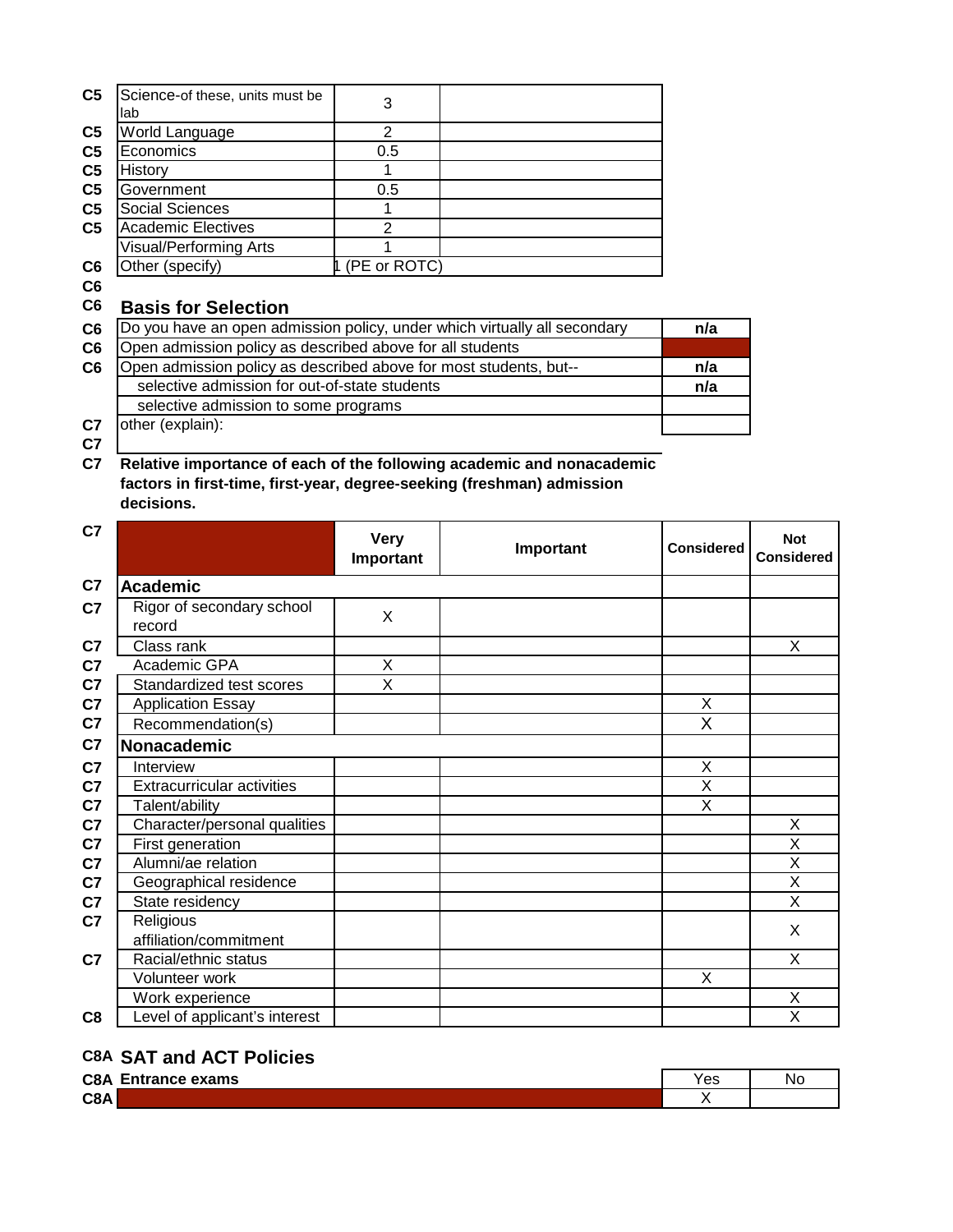|     | C8A Does your institution make use of SAT, ACT, or SAT Subject Test scores in<br>admission decisions for first-time, first-year, degree-seeking applicants?                                                                                      |                  |                                                                                         |                                   |                                        |
|-----|--------------------------------------------------------------------------------------------------------------------------------------------------------------------------------------------------------------------------------------------------|------------------|-----------------------------------------------------------------------------------------|-----------------------------------|----------------------------------------|
|     | C8A If yes, place check marks in the appropriate                                                                                                                                                                                                 |                  |                                                                                         |                                   |                                        |
|     | boxes below to reflect your institution's                                                                                                                                                                                                        |                  |                                                                                         |                                   |                                        |
|     | policies for use in admission for Fall 2018.                                                                                                                                                                                                     |                  |                                                                                         |                                   |                                        |
| C8A |                                                                                                                                                                                                                                                  | <b>ADMISSION</b> |                                                                                         | <b>Require for</b><br><b>Some</b> | <b>Consider if</b><br><b>Submitted</b> |
| C8A |                                                                                                                                                                                                                                                  | <b>Require</b>   | Recommend                                                                               |                                   |                                        |
|     | C8A SAT or ACT                                                                                                                                                                                                                                   | X                |                                                                                         |                                   |                                        |
|     | C8A ACT only                                                                                                                                                                                                                                     |                  |                                                                                         |                                   |                                        |
|     | SAT only                                                                                                                                                                                                                                         |                  |                                                                                         |                                   |                                        |
|     | <b>C8B SAT and SAT Subject Tests or</b>                                                                                                                                                                                                          |                  |                                                                                         |                                   |                                        |
|     | <b>ACT</b>                                                                                                                                                                                                                                       |                  |                                                                                         |                                   |                                        |
| C8B |                                                                                                                                                                                                                                                  |                  |                                                                                         |                                   |                                        |
|     | <b>SAT Subject Tests only</b>                                                                                                                                                                                                                    |                  |                                                                                         |                                   |                                        |
|     |                                                                                                                                                                                                                                                  |                  |                                                                                         |                                   |                                        |
|     |                                                                                                                                                                                                                                                  |                  | C8B If your institution will make use of the ACT in admission decisions for first-time, |                                   |                                        |
|     |                                                                                                                                                                                                                                                  |                  | first-year, degree-seeking applicants for Fall 2018, please indicate which ONE          |                                   |                                        |
|     | ACT with writing required                                                                                                                                                                                                                        |                  |                                                                                         | n/a                               |                                        |
|     | ACT with writing recommended                                                                                                                                                                                                                     |                  |                                                                                         | n/a<br>n/a                        |                                        |
|     | ACT with or without writing accepted                                                                                                                                                                                                             |                  |                                                                                         |                                   |                                        |
|     | C8B If your institution will make use of the SAT in admission decisions for first-time, first-year, degree-<br>seeking applicants<br>C8B for Fall 2018 please indicate which ONE of the following applies (regardless of whether the Essay score |                  |                                                                                         |                                   |                                        |
|     | will be used in the admissions process:                                                                                                                                                                                                          |                  |                                                                                         |                                   |                                        |
|     | SAT with Essay component required<br>SAT with Essay component recommended                                                                                                                                                                        |                  |                                                                                         | n/a<br>n/a                        |                                        |
|     | SAT with or without Essay component accepted                                                                                                                                                                                                     |                  |                                                                                         | X                                 |                                        |
|     | C8C Please indicate how your institution will use the SAT or ACT writing                                                                                                                                                                         |                  |                                                                                         |                                   |                                        |
|     | component; check all that apply:                                                                                                                                                                                                                 |                  |                                                                                         | <b>SAT</b> essay                  | <b>ACT</b> essay                       |
|     | <b>C8C</b> For admission                                                                                                                                                                                                                         |                  |                                                                                         |                                   |                                        |
|     |                                                                                                                                                                                                                                                  |                  |                                                                                         | n/a                               | n/a                                    |
|     | C8C For placement                                                                                                                                                                                                                                |                  |                                                                                         |                                   |                                        |
|     |                                                                                                                                                                                                                                                  |                  |                                                                                         | n/a                               | n/a                                    |
|     | C8C For advising                                                                                                                                                                                                                                 |                  |                                                                                         |                                   |                                        |
|     |                                                                                                                                                                                                                                                  |                  |                                                                                         | n/a                               | n/a                                    |
| C8C |                                                                                                                                                                                                                                                  |                  |                                                                                         |                                   |                                        |
|     | In place of an application essay                                                                                                                                                                                                                 |                  |                                                                                         | n/a                               | n/a                                    |
|     | As a validity check on the application essay                                                                                                                                                                                                     |                  |                                                                                         | n/a                               | n/a                                    |
|     | C8D No college policy as of now                                                                                                                                                                                                                  |                  |                                                                                         | Χ                                 | n/a                                    |
|     | <b>C8D</b> Not using essay component                                                                                                                                                                                                             |                  |                                                                                         |                                   |                                        |
|     |                                                                                                                                                                                                                                                  |                  |                                                                                         |                                   |                                        |
|     |                                                                                                                                                                                                                                                  |                  |                                                                                         |                                   |                                        |

**In addition**, does your institution use applicants' test scores for academic advising?

| Yes |   |                                                                                                                                                                                                                                                                                                                                                   |
|-----|---|---------------------------------------------------------------------------------------------------------------------------------------------------------------------------------------------------------------------------------------------------------------------------------------------------------------------------------------------------|
|     | X |                                                                                                                                                                                                                                                                                                                                                   |
|     |   |                                                                                                                                                                                                                                                                                                                                                   |
|     |   |                                                                                                                                                                                                                                                                                                                                                   |
|     |   | n/a                                                                                                                                                                                                                                                                                                                                               |
|     |   |                                                                                                                                                                                                                                                                                                                                                   |
|     |   |                                                                                                                                                                                                                                                                                                                                                   |
|     |   |                                                                                                                                                                                                                                                                                                                                                   |
|     |   | No<br><b>C8F</b> Latest date by which SAT or ACT scores must be received for fall-term<br>C8F Latest date by which SAT Subject Test scores must be received for fall-term<br><b>C8G</b> If necessary, use this space to clarify your test policies (e.g., if tests are<br>C8G recommended for some students, or if tests are not required of some |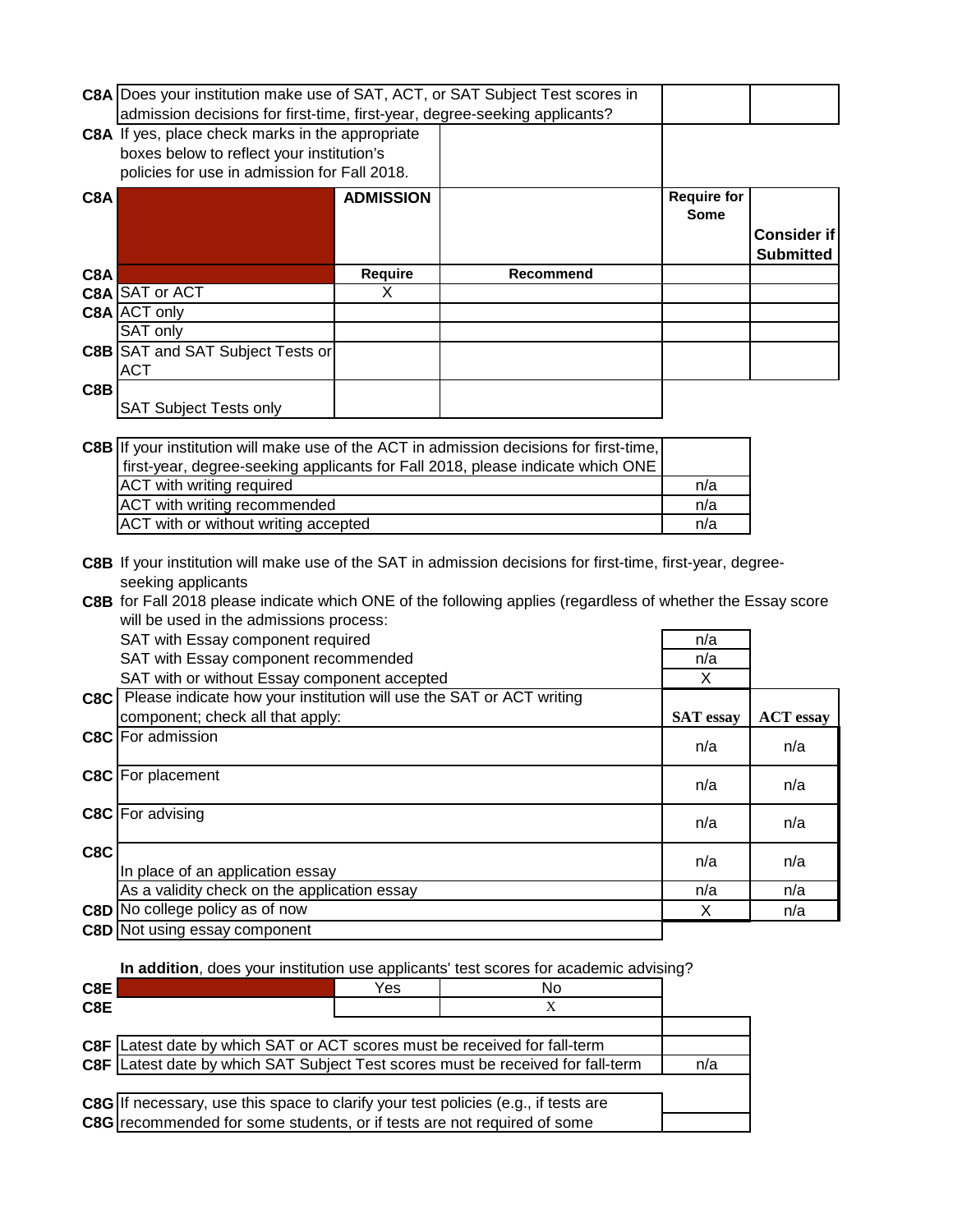**C8G**

|            | C8G   Please indicate which tests your institution uses for placement (e.g., state tests): |     |
|------------|--------------------------------------------------------------------------------------------|-----|
| C8G SAT    |                                                                                            |     |
| C8G ACT    |                                                                                            |     |
|            | <b>C8G</b> SAT Subject Tests                                                               | n/a |
| $C8G$ $AP$ |                                                                                            |     |
|            | <b>ICLEP</b>                                                                               |     |
|            | Institutional Exam                                                                         |     |
|            | State Exam (specify):                                                                      | n/a |

### **C9 Freshman Profile**

Provide percentages for ALL enrolled, degree-seeking, full-time and part-time, first-time, first-year (freshman) students enrolled in Fall 2016, including students who began studies during summer, international students/nonresident aliens, and students admitted under special arrangements.

**C9 Percent and number of first-time, first-year (freshman) students enrolled in Fall 2016 who submitted national standardized (SAT/ACT) test scores. Include information for ALL enrolled, degree-seeking, first-time, first-year (freshman) students who submitted test scores. Do not include partial test scores (e.g., mathematics scores but not critical reading for a category of students) or combine other standardized test results (such as TOEFL) in this item.** *Do* **not convert SAT scores to ACT scores and vice versa.** *Do* **convert New SAT scores (2016) to Old SAT scores using the College Board's concordance tools and tables (sat.org/concordance).**

| C <sub>9</sub> | Percent submitting SAT<br><b>Iscores</b> | 40% Number submitting SAT scores | 432 |  |
|----------------|------------------------------------------|----------------------------------|-----|--|
| C9             | Percent submitting ACT<br><b>Iscores</b> | 59% Number submitting ACT scores | 634 |  |
| C <sub>9</sub> |                                          |                                  |     |  |

|                |                             | 25th Percentile | 75th Percentile |
|----------------|-----------------------------|-----------------|-----------------|
|                | <b>SAT Critical Reading</b> | 460             | 570             |
| C <sub>9</sub> | <b>SAT Math</b>             | 450             | 565             |
| C9             | <b>SAT Writing</b>          |                 |                 |
| C9             | <b>SAT Essay</b>            |                 |                 |
| C <sub>9</sub> | <b>ACT Composite</b>        | 20              | 25              |
|                | <b>ACT Math</b>             |                 |                 |
| C <sub>9</sub> | <b>ACT English</b>          |                 |                 |
| C <sub>9</sub> | <b>ACT Writing</b>          |                 |                 |

**C9**

**C9** Percent of first-time, first-year (freshman) students with scores in each range:

| C9             |                         | <b>SAT Critical</b> |                    |                    |
|----------------|-------------------------|---------------------|--------------------|--------------------|
|                |                         | Reading             | <b>SAT Math</b>    | <b>SAT Writing</b> |
| C <sub>9</sub> | 700-800                 | 1.5%                | 1.1%               | n/a                |
| C9             | 600-699                 | 18.6%               | 13.0%              | n/a                |
| C <sub>9</sub> | 500-599                 | 40.0%               | 38.0%              | n/a                |
|                | 400-499                 | 36.6%               | 44.2%              | n/a                |
| C <sub>9</sub> | 300-399                 | 3.5%                | 3.7%               | n/a                |
| C <sub>9</sub> | 200-299                 | 0.0%                | 0.0%               | n/a                |
| C9             | Totals should = $100\%$ | 100.00%             | 100.00%            | n/a                |
| C9             |                         | <b>ACT</b>          |                    |                    |
|                |                         | Composite           | <b>ACT English</b> | <b>ACT Math</b>    |
| C <sub>9</sub> | 30-36                   | 5.4%                | n/a                | n/a                |
| C9             | 24-29                   | 35.2%               | n/a                | n/a                |
| C <sub>9</sub> | 18-23                   | 52.8%               | n/a                | n/a                |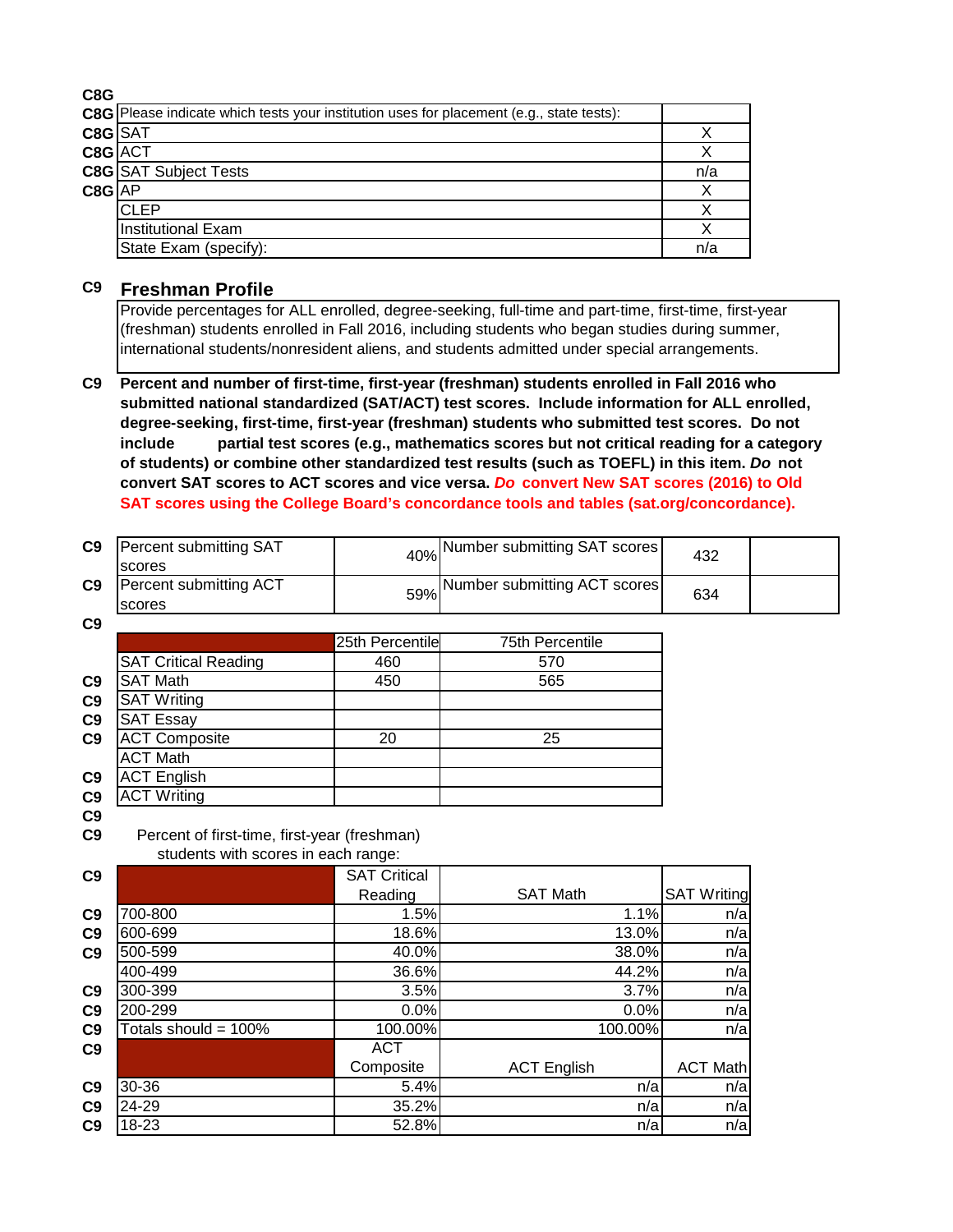|                 | $12 - 17$                                                                          | 6.6%    | n/a                                                                                         | n/a   |                  |
|-----------------|------------------------------------------------------------------------------------|---------|---------------------------------------------------------------------------------------------|-------|------------------|
| C <sub>10</sub> | $6 - 11$                                                                           | 0.0%    | n/a                                                                                         | n/a   |                  |
|                 | $C10$ Below 6                                                                      | 0.0%    | n/a                                                                                         | n/a   |                  |
| C <sub>10</sub> | Totals should = 100%                                                               | 100.00% |                                                                                             |       |                  |
| C10             | Percent of all degree-seeking, first-time, first-year (freshman) students who      |         |                                                                                             |       |                  |
|                 | had high school class rank within each of the following ranges (report             |         |                                                                                             |       |                  |
|                 | information for those students from whom you collected high school rank            |         |                                                                                             |       |                  |
|                 | information).                                                                      |         |                                                                                             |       |                  |
|                 | C10 Percent in top tenth of high school graduating class                           |         |                                                                                             | 21.8% |                  |
|                 | C10 Percent in top quarter of high school graduating class                         |         |                                                                                             |       | 50.7% Top half + |
|                 | C10 Percent in top half of high school graduating class                            |         |                                                                                             |       |                  |
|                 |                                                                                    |         |                                                                                             |       | bottom           |
|                 |                                                                                    |         |                                                                                             |       | 83.1% half=100%  |
|                 | Percent in bottom half of high school graduating class                             |         |                                                                                             | 16.9% |                  |
| C11             | Percent in bottom quarter of high school graduating class                          |         |                                                                                             | 1.1%  |                  |
| C <sub>11</sub> | Percent of total first-time, first-year (freshmen) students who submitted high     |         |                                                                                             | 92.6% |                  |
| C <sub>11</sub> |                                                                                    |         |                                                                                             |       |                  |
| C <sub>11</sub> |                                                                                    |         |                                                                                             |       |                  |
|                 |                                                                                    |         | Percentage of all enrolled, degree-seeking, first-time, first-year (freshman) students who  |       |                  |
|                 |                                                                                    |         | had high school grade-point averages within each of the following ranges (using 4.0 scale). |       |                  |
|                 |                                                                                    |         | Report information only for those students from whom you collected high school GPA.         |       | n/a              |
| C <sub>11</sub> | Percent who had GPA of 3.75 and higher                                             |         | n/a                                                                                         |       |                  |
| C <sub>11</sub> | Percent who had GPA between 3.50 and 3.74 In/a                                     |         |                                                                                             |       |                  |
| C <sub>11</sub> | Percent who had GPA between 3.25 and 3.49 In/a                                     |         |                                                                                             |       |                  |
| C11             | Percent who had GPA between 3.00 and 3.24 In/a                                     |         |                                                                                             |       |                  |
| C11             | Percent who had GPA between 2.50 and 2.99 n/a                                      |         |                                                                                             |       |                  |
|                 | Percent who had GPA between 2.0 and 2.49                                           |         | n/a                                                                                         |       |                  |
|                 | Percent who had GPA between 1.0 and 1.99                                           |         | n/a                                                                                         |       |                  |
|                 | C12 Percent who had GPA below 1.0                                                  |         | n/a                                                                                         |       |                  |
|                 | C12 $\vert$ Totals should = 100%                                                   |         | 100.00%                                                                                     |       |                  |
|                 | Average high school GPA of all degree-seeking, first-time, first-year              |         |                                                                                             |       |                  |
|                 | (freshman) students who submitted GPA:                                             |         |                                                                                             | 3.91  |                  |
|                 | C13 Percent of total first-time, first-year (freshman) students who submitted high |         |                                                                                             |       |                  |
|                 | school GPA:                                                                        |         |                                                                                             | 99.9  |                  |
| C <sub>13</sub> |                                                                                    |         |                                                                                             |       |                  |
|                 | <b>C13 Admission Policies</b>                                                      |         |                                                                                             |       |                  |
|                 | <b>C13 Application Fee</b>                                                         |         |                                                                                             |       |                  |
| C13             |                                                                                    | Yes     | No                                                                                          |       |                  |
|                 | C13 Does your institution have an                                                  |         |                                                                                             |       |                  |
|                 | application fee?                                                                   | X       |                                                                                             |       |                  |
|                 | Amount of application fee:                                                         | \$40.00 |                                                                                             |       |                  |
| C13             |                                                                                    | Yes     | No                                                                                          |       |                  |
|                 | C13 Can it be waived for applicants                                                |         |                                                                                             |       |                  |
|                 | with financial need?                                                               | X       |                                                                                             |       |                  |
|                 |                                                                                    |         |                                                                                             |       |                  |
| C <sub>13</sub> |                                                                                    |         |                                                                                             |       |                  |
|                 |                                                                                    |         | C13 If you have an application fee and an on-line application option, please indicate       |       |                  |
|                 | Same fee:                                                                          | Х       |                                                                                             |       |                  |
|                 | C13 Free:                                                                          |         |                                                                                             |       |                  |
|                 | C13 Reduced:                                                                       |         |                                                                                             |       |                  |
|                 |                                                                                    |         |                                                                                             |       |                  |
| C <sub>14</sub> |                                                                                    | Yes     | No                                                                                          |       |                  |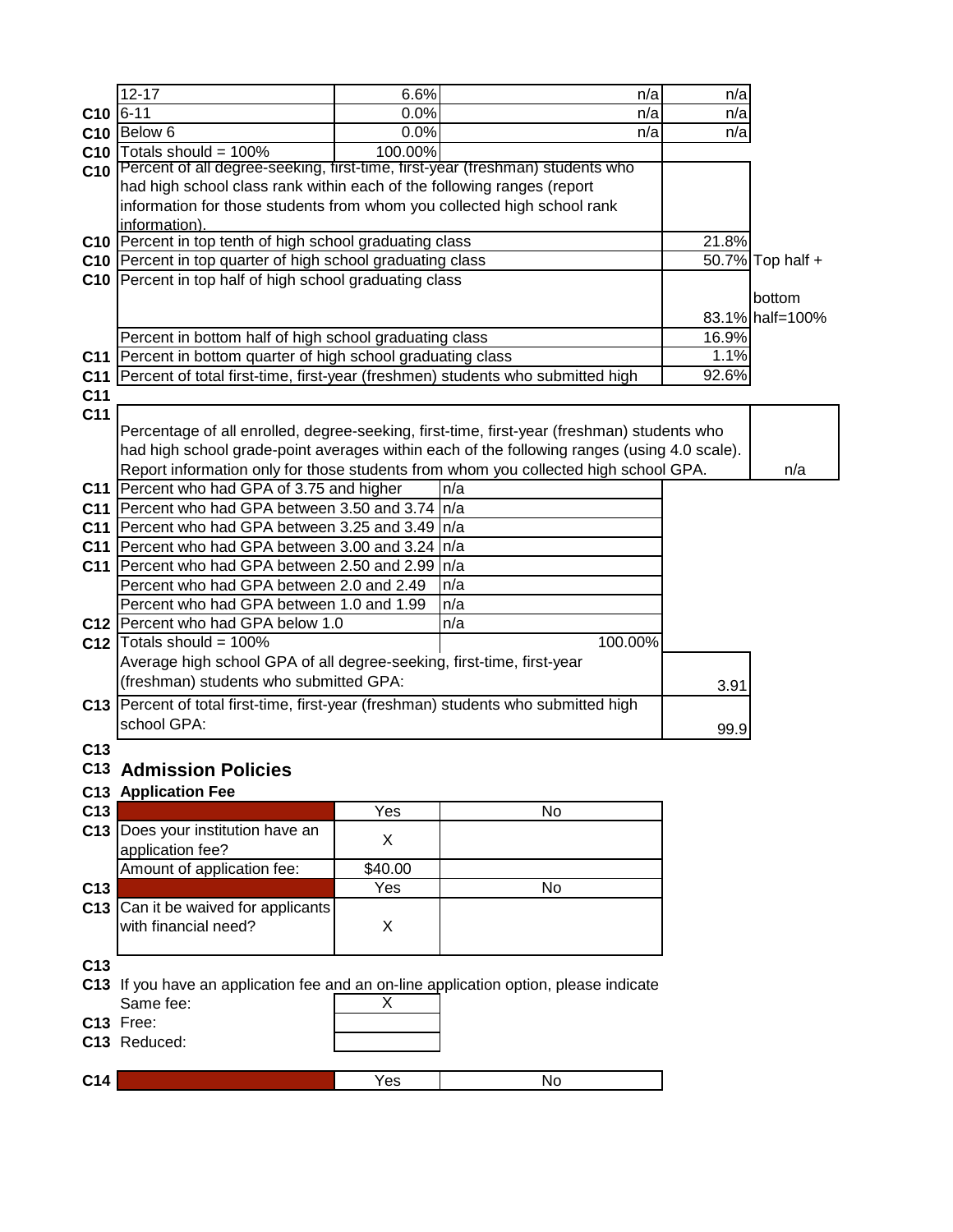| C14 Can on-line application fee be |  |
|------------------------------------|--|
| waived for applicants with         |  |
| financial need?                    |  |

#### **C14**

## **C14 Application closing date C14** Yes No Does your institution have an application closing date? <br>
X **C15** Application closing date (fall): **C15** Priority date: Yes No **C16 C16 Are first-time, first-year students accepted for terms other than the fall?** X **C16 Notification to applicants of admission decision sent** *(fill in one only)* On a rolling basis beginning (date): May 1, monthly By (date): **C17** Other: **C17 C17 C17 Reply policy for admitted applicants** *(fill in one only)* **C17** Must reply by (date): No set date: **C17** Must reply by May 1 or within \_\_\_\_\_ weeks if notified thereafter **C17** Other: **C17 C17** Deadline for enrolled deposit (MM/DD):  $\qquad \qquad$  | C17 Amount of housing deposit: 300.00 **C17** Refundable if student does not enroll? Yes, in full **C18** Yes, in part **C18** No X **C18 C18 Deferred admission** No. 2012 **No. 2013 12:20 No. 2013 12:20 No. 2013 12:20 No. 2013 12:20 No. 2013 12:20 No. 2014 12:20 No. 2014 12:20 No. 2014 12:20 No. 2014 12:20 No. 2014 12:20 No. 2014 12:20 No. 2014 12:20 No. 2** X **C19** Does your institution allow students to postpone enrollment after admission? **C19** If yes, maximum period of postponement: **C19**

| v I J           |                                                                                      |     |    |
|-----------------|--------------------------------------------------------------------------------------|-----|----|
|                 | <b>Early admission of high school students</b>                                       | Yes | No |
| C <sub>20</sub> |                                                                                      |     |    |
|                 | Does your institution allow high school students to enroll as full-time, first-time, |     |    |
|                 | first-year (freshman) students one year or more before high school                   |     |    |
|                 | graduation?                                                                          |     |    |

**C21 Common Application**

(Initiated during 2006-2007 cycle) Question removed from CDS.

- **C21**
- **C21 Early Decision and Early Action Plans**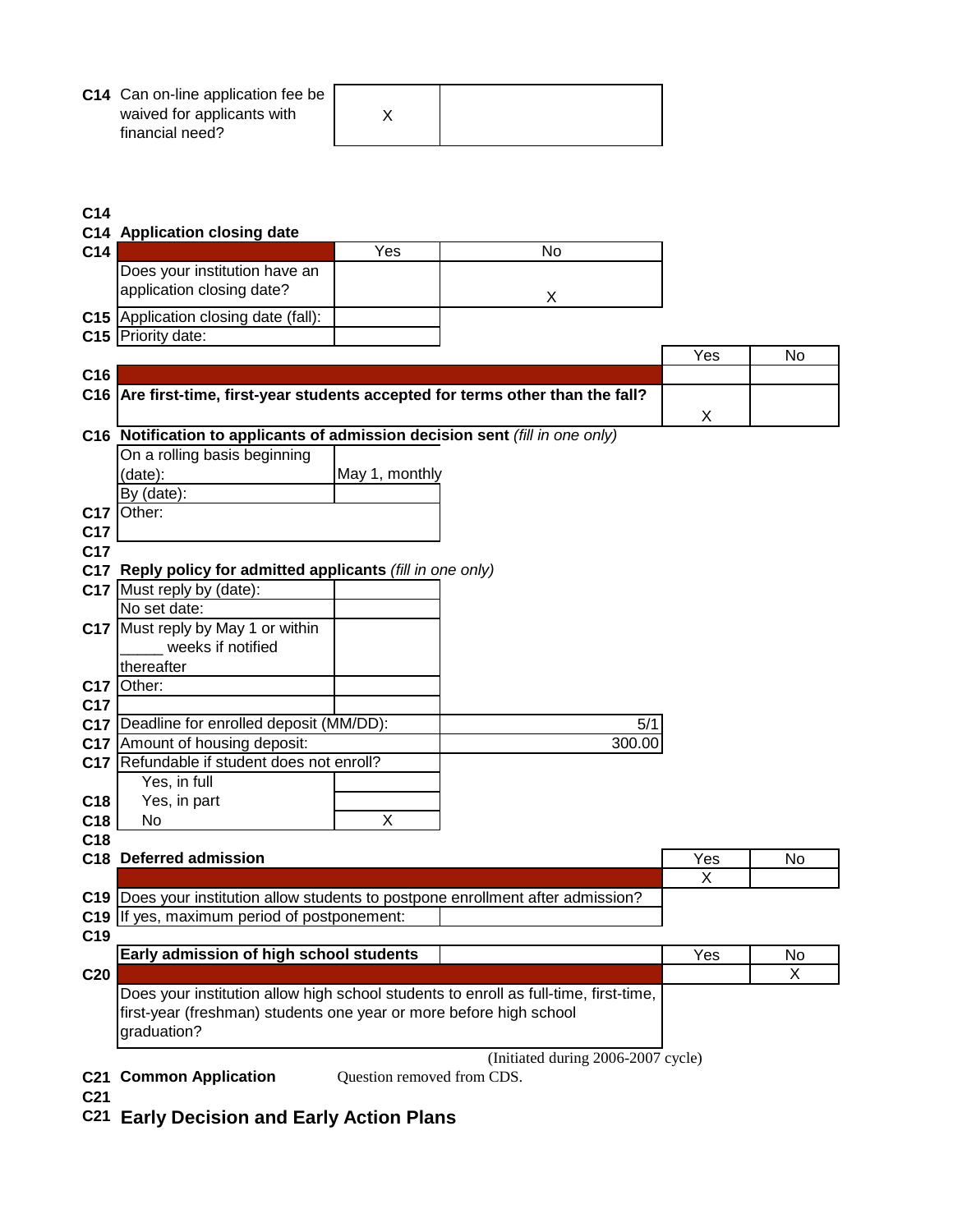|                 | <b>C21 Early Decision</b>                                                       | Yes | No |
|-----------------|---------------------------------------------------------------------------------|-----|----|
| C <sub>21</sub> |                                                                                 |     | X  |
| C <sub>21</sub> | Does your institution offer an early decision plan (an admission plan that      |     |    |
| C <sub>21</sub> | If "yes," please complete the following:                                        |     |    |
|                 | C21 First or only early decision plan closing date                              |     |    |
|                 | First or only early decision plan notification date                             |     |    |
| C <sub>21</sub> | Other early decision plan closing date                                          |     |    |
| C <sub>21</sub> | Other early decision plan notification date                                     |     |    |
|                 | C21 For the Fall 2016 entering class:                                           |     |    |
|                 | Number of early decision applications received by your institution              |     |    |
|                 | Number of applicants admitted under early decision plan                         |     |    |
|                 | C22   Please provide significant details about your early decision plan:        |     |    |
|                 | C22 Early action                                                                | Yes | No |
| C <sub>22</sub> |                                                                                 |     |    |
|                 | C22 Do you have a nonbinding early action plan whereby students are notified of |     | X  |
|                 | If "yes," please complete the following:                                        |     |    |
|                 | C22 Early action closing date                                                   |     |    |
|                 | C22 Early action notification date                                              |     |    |

**C22**

Is your early action plan a "restrictive" plan under which you limit students from

applying to other early plans?

Yes | No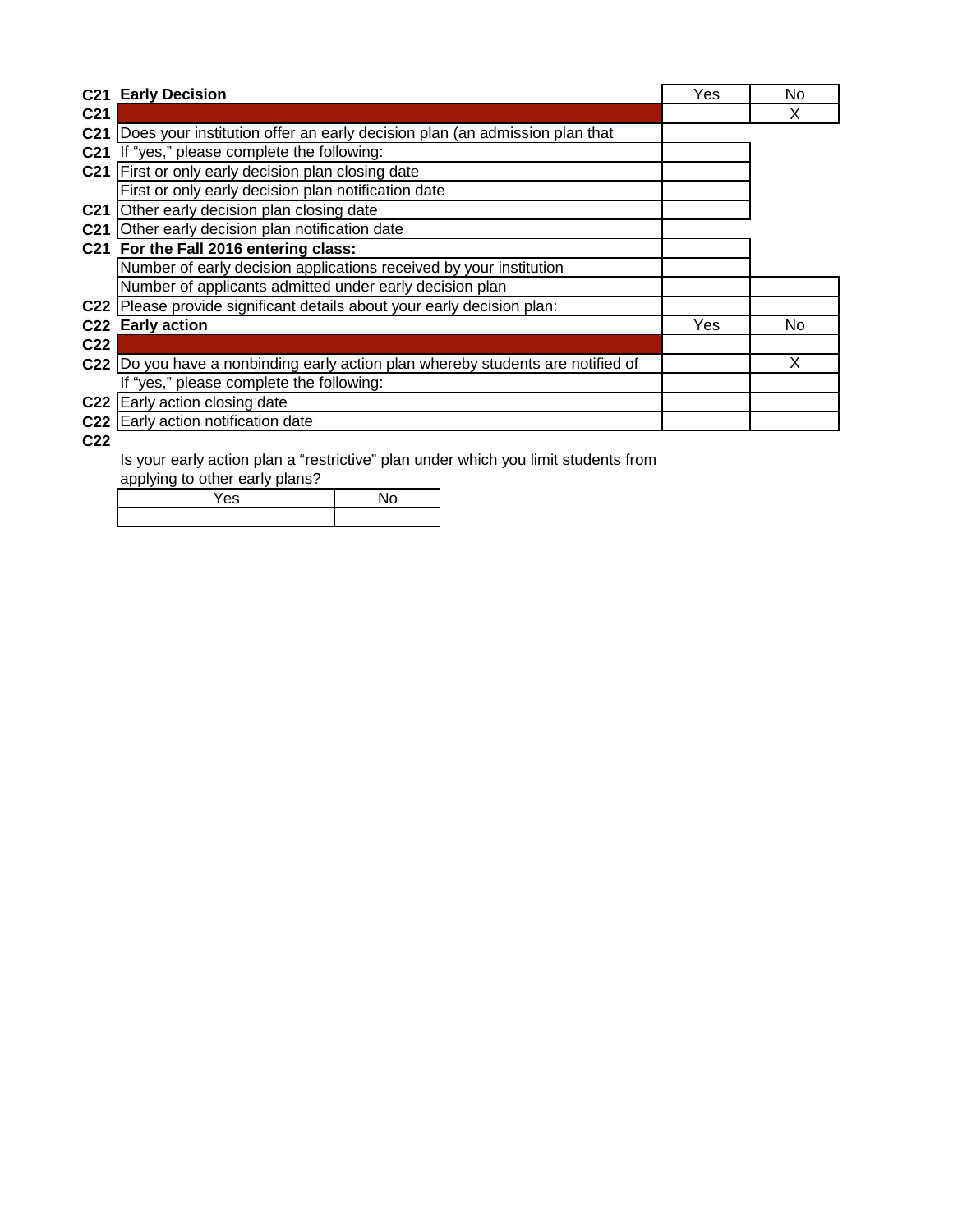# **D. TRANSFER ADMISSION**

## **Fall Applicants**

| D1 |                                                                                                                                                             | Yes | N٥ |
|----|-------------------------------------------------------------------------------------------------------------------------------------------------------------|-----|----|
| D1 | Does your institution enroll transfer students? (If no,<br>please skip to Section E)                                                                        |     |    |
| D1 | If yes, may transfer students earn advanced standing credit<br>by transferring credits earned from course work completed<br>at other colleges/universities? |     |    |

**D2** Provide the number of students who applied, were admitted, and enrolled as degree-seeking transfer students in Fall 2016.

| D <sub>2</sub> |            | Applicants | Admitted<br>Applicants | Enrolled<br>Applicants |
|----------------|------------|------------|------------------------|------------------------|
| D <sub>2</sub> | <b>Men</b> | 286        | 192                    | 142                    |
| D <sub>2</sub> | Women      | 499        | 350                    | 215                    |
| D <sub>2</sub> | 'otal      | 785        | 542                    | 357                    |

## **Application for Admission**

- **D3** Indicate terms for which transfers may enroll:
- D3 |Fall <del>函</del>
- **D3** Winter
- **D3** Spring W
- **D3** Summer

| D4 |                                                                                                                         | Yes | No |
|----|-------------------------------------------------------------------------------------------------------------------------|-----|----|
| D4 | Must a transfer applicant have a minimum number of<br>credits completed or else must apply as an entering<br>Ifreshman? |     |    |
| D4 | If yes, what is the minimum number of credits and the unit<br>of measure?                                               |     |    |

**D5** Indicate all items required of transfer students to apply for admission:

| D <sub>5</sub> |                                                         | Required of All | Recommended<br>of All | Recommended<br>of Some | Required of Some | Not Required |
|----------------|---------------------------------------------------------|-----------------|-----------------------|------------------------|------------------|--------------|
| D <sub>5</sub> | High school transcript                                  |                 |                       |                        |                  |              |
| D <sub>5</sub> | College transcript(s)                                   |                 |                       |                        |                  |              |
| D5             | Essay or personal<br>statement                          |                 |                       |                        |                  |              |
| D5             | <b>Interview</b>                                        |                 |                       |                        |                  |              |
| D <sub>5</sub> | Standardized test scores                                |                 |                       |                        |                  |              |
| D <sub>5</sub> | Statement of good standing<br>from prior institution(s) | X               |                       |                        |                  |              |

| <b>D6</b> If a minimum high school grade point average is required of |  |
|-----------------------------------------------------------------------|--|
| transfer applicants, specify (on a 4.0 scale):                        |  |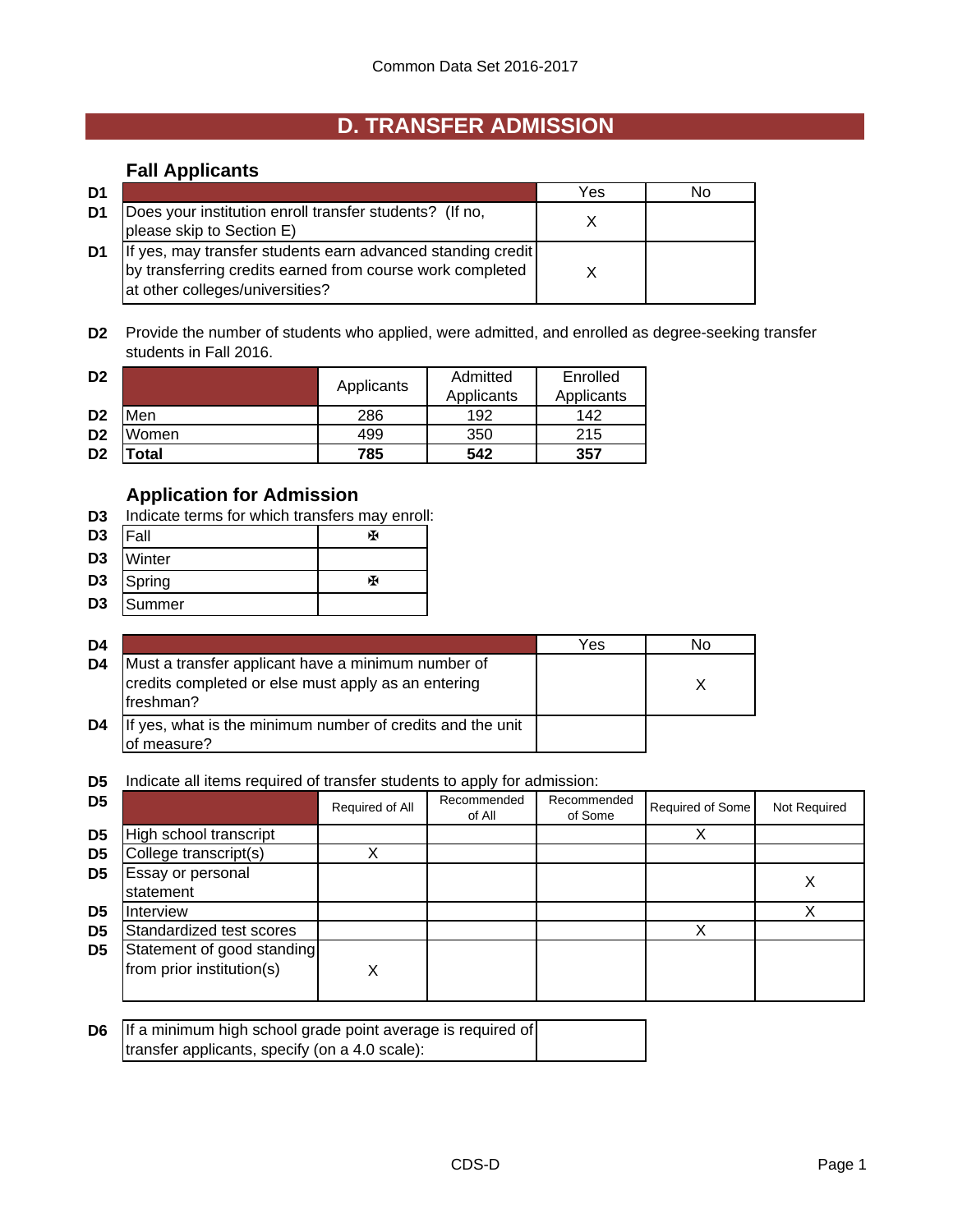| <b>D7</b> If a minimum college grade point average is required of |  |
|-------------------------------------------------------------------|--|
| transfer applicants, specify (on a 4.0 scale):                    |  |

**D8** List any other application requirements specific to transfer applicants:

**D9** List application priority, closing, notification, and candidate reply dates for transfer students. If applications are reviewed on a continuous or rolling basis, place a check mark in the "Rolling admission" column.

| D <sub>9</sub> |        | <b>Priority Date</b> | <b>Closing Date</b> | <b>Notification Date</b> | <b>Reply Date</b> | <b>Rolling</b><br>Admission |
|----------------|--------|----------------------|---------------------|--------------------------|-------------------|-----------------------------|
| D <sub>9</sub> | Fall   |                      |                     |                          |                   |                             |
| D <sub>9</sub> | Winter |                      |                     |                          |                   |                             |
| D <sub>9</sub> | Spring |                      |                     |                          |                   |                             |
| D <sub>9</sub> | Summer |                      |                     |                          |                   |                             |

| <b>D10</b> |                                                                 | Yes | No |
|------------|-----------------------------------------------------------------|-----|----|
|            | <b>D10</b> Does an open admission policy, if reported, apply to |     |    |
|            | transfer students?                                              |     |    |

**D11** Describe additional requirements for transfer admission, if applicable:

## **Transfer Credit Policies**

| <b>D12</b> Report the lowest grade earned for any course that may be |            |
|----------------------------------------------------------------------|------------|
| transferred for credit:                                              | 1.67 or C- |

| D <sub>13</sub> |                                                             | Number | Unit Type |
|-----------------|-------------------------------------------------------------|--------|-----------|
|                 | <b>D13</b> Maximum number of credits or courses that may be |        |           |
|                 | transferred from a two-year institution:                    |        |           |

| D <sub>14</sub> |                                                                                                                  | Number | Unit Type |
|-----------------|------------------------------------------------------------------------------------------------------------------|--------|-----------|
|                 | D14 Maximum number of credits or courses that may be<br>transferred from a four-year institution:                |        |           |
|                 | D15   Minimum number of credits that transfers must complete at<br>your institution to earn an associate degree: |        |           |
|                 | D16 Minimum number of credits that transfers must complete at<br>your institution to earn a bachelor's degree:   | .31 OG |           |

**D17** Describe other transfer credit policies: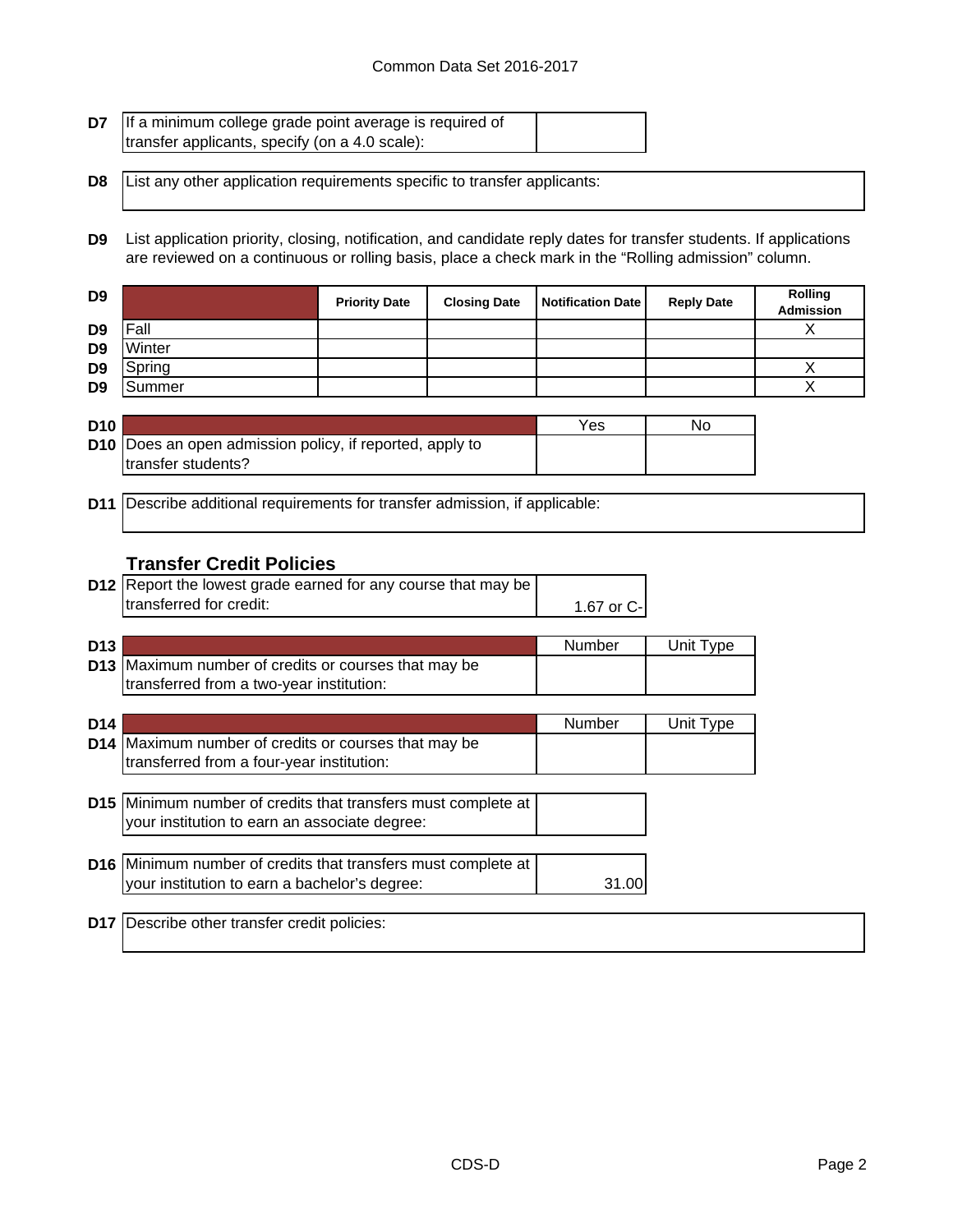# **E. ACADEMIC OFFERINGS AND POLICIES**

**E1 Special study options:** Identify those programs available at your institution. Refer to the glossary for definitions.

| E <sub>1</sub> | Accelerated program                 |   |
|----------------|-------------------------------------|---|
| E <sub>1</sub> | Cooperative education program       |   |
| E <sub>1</sub> | Cross-registration                  | X |
| E <sub>1</sub> | Distance learning                   | Χ |
| E <sub>1</sub> | Double major                        | X |
| E <sub>1</sub> | Dual enrollment                     | x |
| E <sub>1</sub> | English as a Second Language (ESL)  |   |
| E <sub>1</sub> | Exchange student program (domestic) | X |
| E <sub>1</sub> | External degree program             |   |
| E <sub>1</sub> | Honors Program                      | X |
| E <sub>1</sub> | Independent study                   | X |
| E <sub>1</sub> | Internships                         | X |
| E <sub>1</sub> | Liberal arts/career combination     | X |
| E <sub>1</sub> | Student-designed major              | X |
| E <sub>1</sub> | Study abroad                        | X |
| E <sub>1</sub> | Teacher certification program       | X |
| E <sub>1</sub> | Weekend college                     |   |
| E1             | Other (specify):                    |   |
|                |                                     |   |

**E2 This question has been removed from the Common Data Set.**

**E3 Areas in which all or most students are required to complete some course work prior to graduation:**

|                | <b>WUIN DITUL to GIQUATION.</b>                          |   |
|----------------|----------------------------------------------------------|---|
| E3             | Arts/fine arts                                           |   |
| E3             | <b>Computer literacy</b>                                 | x |
| E <sub>3</sub> | English (including composition)                          | x |
| E <sub>3</sub> | Foreign languages                                        | х |
| E3             | History                                                  | x |
| E3             | Humanities                                               | х |
| E <sub>3</sub> | <b>Mathematics</b>                                       | x |
| E <sub>3</sub> | Philosophy                                               | x |
| E <sub>3</sub> | Sciences (biological or physical)                        | x |
| E <sub>3</sub> | Social science                                           | x |
| E <sub>3</sub> | Other (describe): Critical thinking and Human Experience | x |
|                |                                                          |   |

**Library Collections: The CDS Publishers will collect library data again when a new Academic Libraries Survey is in place.**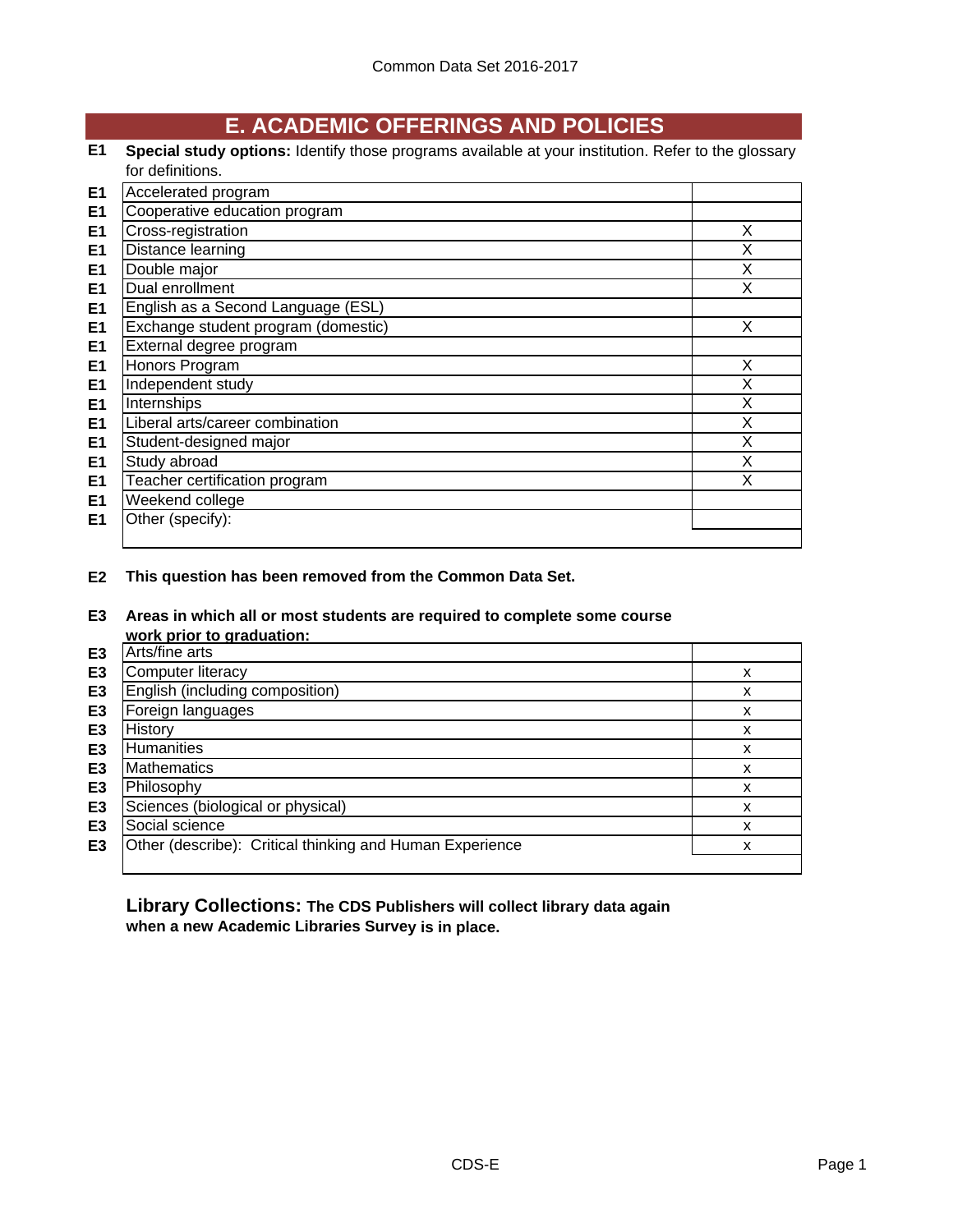# **F. STUDENT LIFE**

| F <sub>1</sub>                                                         | Percentages of first-time, first-year (freshman) degree-seeking students and degree-seeking                    |                         |  |                        |                |
|------------------------------------------------------------------------|----------------------------------------------------------------------------------------------------------------|-------------------------|--|------------------------|----------------|
| undergraduates enrolled in Fall 2016 who fit the following categories: |                                                                                                                |                         |  |                        |                |
| F1                                                                     |                                                                                                                |                         |  | First-time, first-year |                |
|                                                                        |                                                                                                                |                         |  | (freshman)             | Undergraduates |
|                                                                        |                                                                                                                |                         |  | students               |                |
| F <sub>1</sub>                                                         | Percent who are from out of state (exclude                                                                     |                         |  |                        |                |
|                                                                        | international/nonresident aliens from the numerator                                                            |                         |  |                        |                |
|                                                                        | and denominator)                                                                                               |                         |  | 11%                    | 9%             |
| F <sub>1</sub>                                                         | Percent of men who join fraternities                                                                           |                         |  | $0*%$                  | less than 1%   |
| F <sub>1</sub>                                                         | Percent of women who join sororities                                                                           |                         |  | $0*%$                  | 2%             |
| F <sub>1</sub>                                                         | Percent who live in college-owned, -operated, or -                                                             |                         |  |                        |                |
|                                                                        | affiliated housing                                                                                             |                         |  | 91%                    | 47%            |
| F <sub>1</sub>                                                         | Percent who live off campus or commute                                                                         |                         |  | 9%                     | 53%            |
| F <sub>1</sub>                                                         | Percent of students age 25 and older                                                                           |                         |  | 0%                     | 7%             |
| F <sub>1</sub>                                                         | Average age of full-time students                                                                              |                         |  | 18                     | 25             |
| F <sub>1</sub>                                                         | Average age of all students (full- and part-time)<br>*First time Freshman not allowed to join their first year |                         |  | 18                     | 21             |
|                                                                        |                                                                                                                |                         |  |                        |                |
| F <sub>2</sub>                                                         | Activities offered Identify those programs available at your institution.                                      |                         |  |                        |                |
| F <sub>2</sub>                                                         | <b>Campus Ministries</b>                                                                                       | X                       |  |                        |                |
| F <sub>2</sub>                                                         | Choral groups                                                                                                  | $\sf X$                 |  |                        |                |
| F <sub>2</sub>                                                         | Concert band                                                                                                   | $\sf X$                 |  |                        |                |
| F <sub>2</sub>                                                         | Dance                                                                                                          | X                       |  |                        |                |
| F <sub>2</sub>                                                         | Drama/theater                                                                                                  | X                       |  |                        |                |
| F <sub>2</sub>                                                         | <b>International Student</b>                                                                                   | X                       |  |                        |                |
|                                                                        | Organization                                                                                                   |                         |  |                        |                |
| F <sub>2</sub>                                                         | Jazz band                                                                                                      | $\overline{X}$          |  |                        |                |
| F <sub>2</sub>                                                         | Literary magazine                                                                                              | $\overline{\mathsf{X}}$ |  |                        |                |
| F <sub>2</sub>                                                         | Marching band                                                                                                  | $\overline{\mathsf{X}}$ |  |                        |                |
| F <sub>2</sub>                                                         | Model UN                                                                                                       | X                       |  |                        |                |
| F <sub>2</sub>                                                         | Music ensembles                                                                                                | $\overline{\mathsf{x}}$ |  |                        |                |
| F <sub>2</sub>                                                         | Musical theater                                                                                                | $\overline{\mathsf{x}}$ |  |                        |                |
| F <sub>2</sub>                                                         | Opera                                                                                                          | $\overline{\mathsf{x}}$ |  |                        |                |
| F <sub>2</sub>                                                         | Pep band                                                                                                       | $\overline{\mathsf{x}}$ |  |                        |                |
| F <sub>2</sub>                                                         | Radio station                                                                                                  | $\overline{\mathsf{x}}$ |  |                        |                |
| F <sub>2</sub>                                                         | Student government                                                                                             | $\overline{X}$          |  |                        |                |
| F <sub>2</sub>                                                         | Student newspaper                                                                                              | $\overline{X}$          |  |                        |                |
| F <sub>2</sub>                                                         | Student-run film society                                                                                       |                         |  |                        |                |

- **F2** Symphony orchestra
- **F2** Television station X<br>**F2** Yearbook X **F2** Yearbook

**F3 ROTC** (program offered in cooperation with Reserve Officers' Training Corps)

| F <sub>3</sub> |                                      | On Campus | At Cooperating<br>Institution | Name of Cooperating<br>Institution |
|----------------|--------------------------------------|-----------|-------------------------------|------------------------------------|
|                | <b>F3</b> Army ROTC is offered:      |           |                               | UNC-Charlotte                      |
|                | <b>F3</b> Naval ROTC is offered:     |           |                               |                                    |
|                | <b>F3</b> Air Force ROTC is offered: |           |                               | UNC-Charlotte                      |

**F4 Housing:** Check all types of college-owned, -operated, or -affiliated housing available for undergraduates at your institution.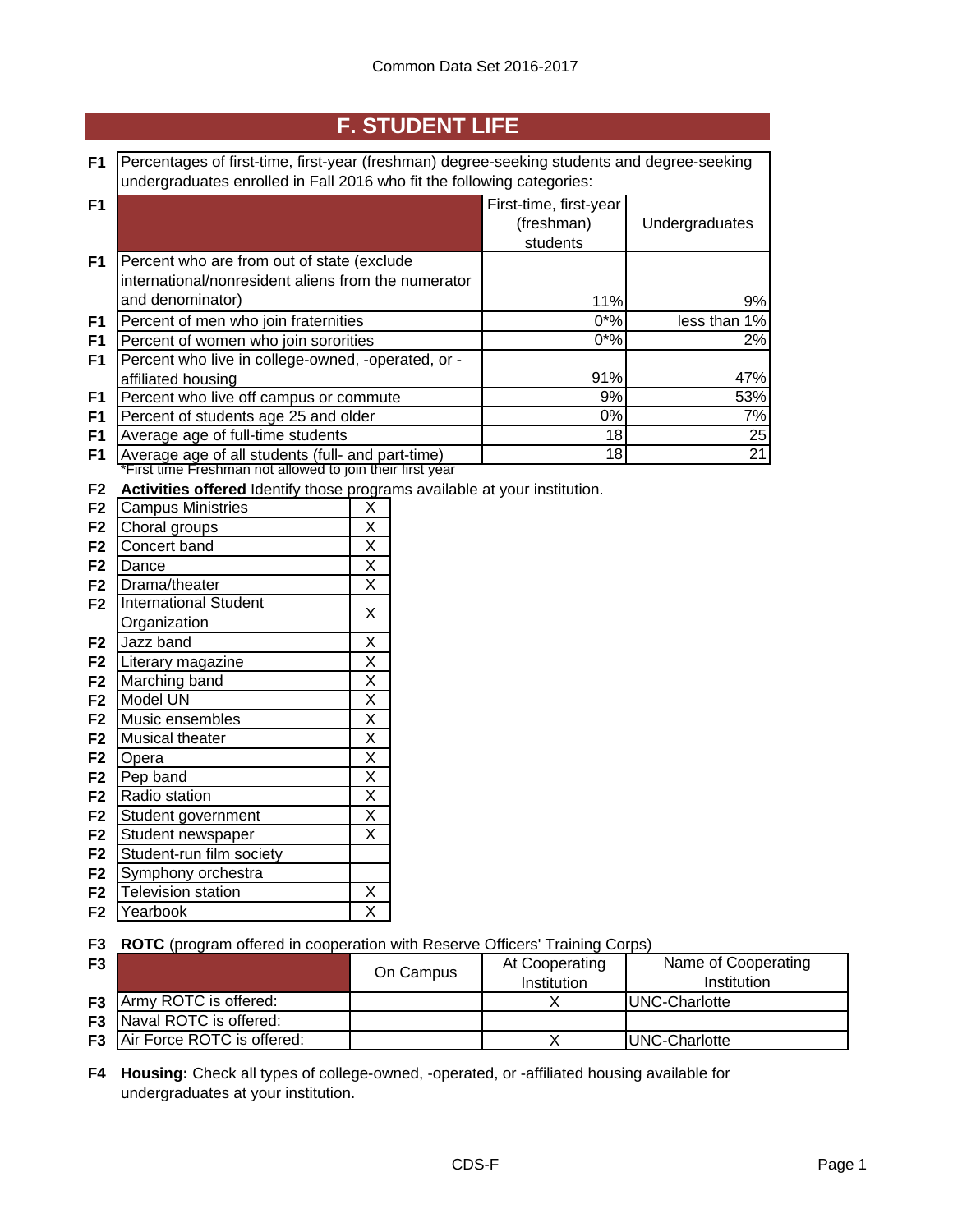| F4 | Coed dorms                        | х |
|----|-----------------------------------|---|
| F4 | Men's dorms                       |   |
| F4 | Women's dorms                     | X |
| F4 | Apartments for married students   |   |
|    |                                   |   |
| F4 | Apartments for single students    | х |
| F4 | Special housing for disabled      |   |
|    | students                          |   |
| F4 | Special housing for international |   |
|    | students                          |   |
| F4 | Fraternity/sorority housing       |   |
| F4 | Cooperative housing               |   |
| F4 | Theme housing                     | x |
| F4 | Wellness housing                  |   |
| F4 | Other housing options (specify):  |   |
|    |                                   |   |
|    |                                   |   |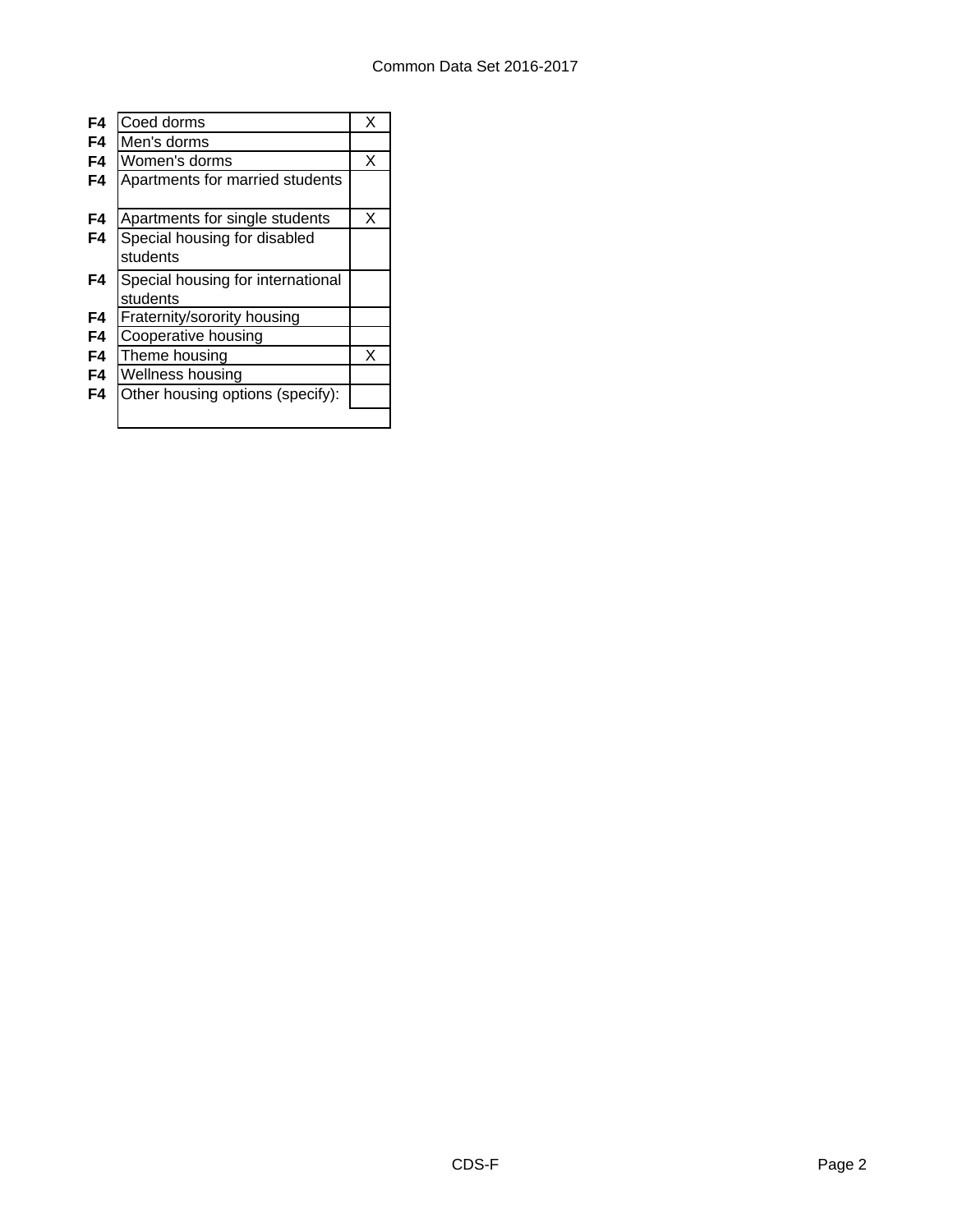## **G. ANNUAL EXPENSES**

**G0** Please provide the URL of your institution's net price calculator: **Provide 2017-2018 academic year costs of attendance for the following categories that are applicable to your institution.** https://www.winthrop.edu/finaid/default.aspx?id=20273

Check here if your institution's 2017-2018 academic year costs of attendance are not available at this time and provide an approximate date (i.e., month/day) when your institution's final 2017-2018 academic year costs of attendance will be available:

**G1 Undergraduate full-time tuition, required fees, room and board List the typical tuition, required fees, and room and board for a full-time undergraduate student for the FULL 2017-2018 academic year (30 semester or 45 quarter hours for institutions that derive annual tuition by multiplying credit hour cost by number of credits). A full academic year refers to the period of time generally extending from September to June; usually equated to two semesters, two trimesters, three quarters, or the period covered by a four-one-four plan. Room and board is defined as double occupancy and 19 meals per week or the maximum meal plan. Required fees include only charges that all full-time students must pay that are not included in tuition (e.g., registration, health, or activity fees.) Do not include optional fees (e.g., parking, laboratory use).**

| G <sub>1</sub> |                                                       | First-Year | Undergraduates |
|----------------|-------------------------------------------------------|------------|----------------|
| G <sub>1</sub> | PRIVATE INSTITUTIONS                                  |            |                |
|                | Tuition:                                              |            |                |
| G <sub>1</sub> | PUBLIC INSTITUTIONS                                   |            |                |
|                | Tuition:                                              |            |                |
|                | In-district                                           | \$14,870   | \$14,870       |
| G1             | PUBLIC INSTITUTIONS                                   |            |                |
|                | In-state (out-of-district):                           | \$14,870   | \$14,870       |
| G1             | PUBLIC INSTITUTIONS                                   |            |                |
|                | Out-of-state:                                         | \$28,786   | \$28,786       |
| G <sub>1</sub> | NONRESIDENT ALIENS                                    |            |                |
|                | Tuition:                                              | \$28,786   | \$28,786       |
|                |                                                       |            |                |
| G <sub>1</sub> | <b>REQUIRED FEES:</b>                                 | $350*$     | 350*           |
|                |                                                       |            |                |
| G <sub>1</sub> | ROOM AND BOARD:                                       |            |                |
|                | (on-campus)                                           |            |                |
| G <sub>1</sub> | <b>ROOM ONLY:</b>                                     |            |                |
|                | (on-campus)                                           | \$5,290    | \$5,290        |
| G <sub>1</sub> | <b>BOARD ONLY:</b>                                    |            |                |
|                | (on-campus meal plan)                                 | \$3,450    | \$3,450        |
|                |                                                       |            |                |
| G <sub>1</sub> | Comprehensive tuition and room and board fee (if your |            |                |
|                | college cannot provide separate tuition and room and  |            |                |
|                | board fees):                                          |            |                |
|                |                                                       |            |                |

**G1** Other: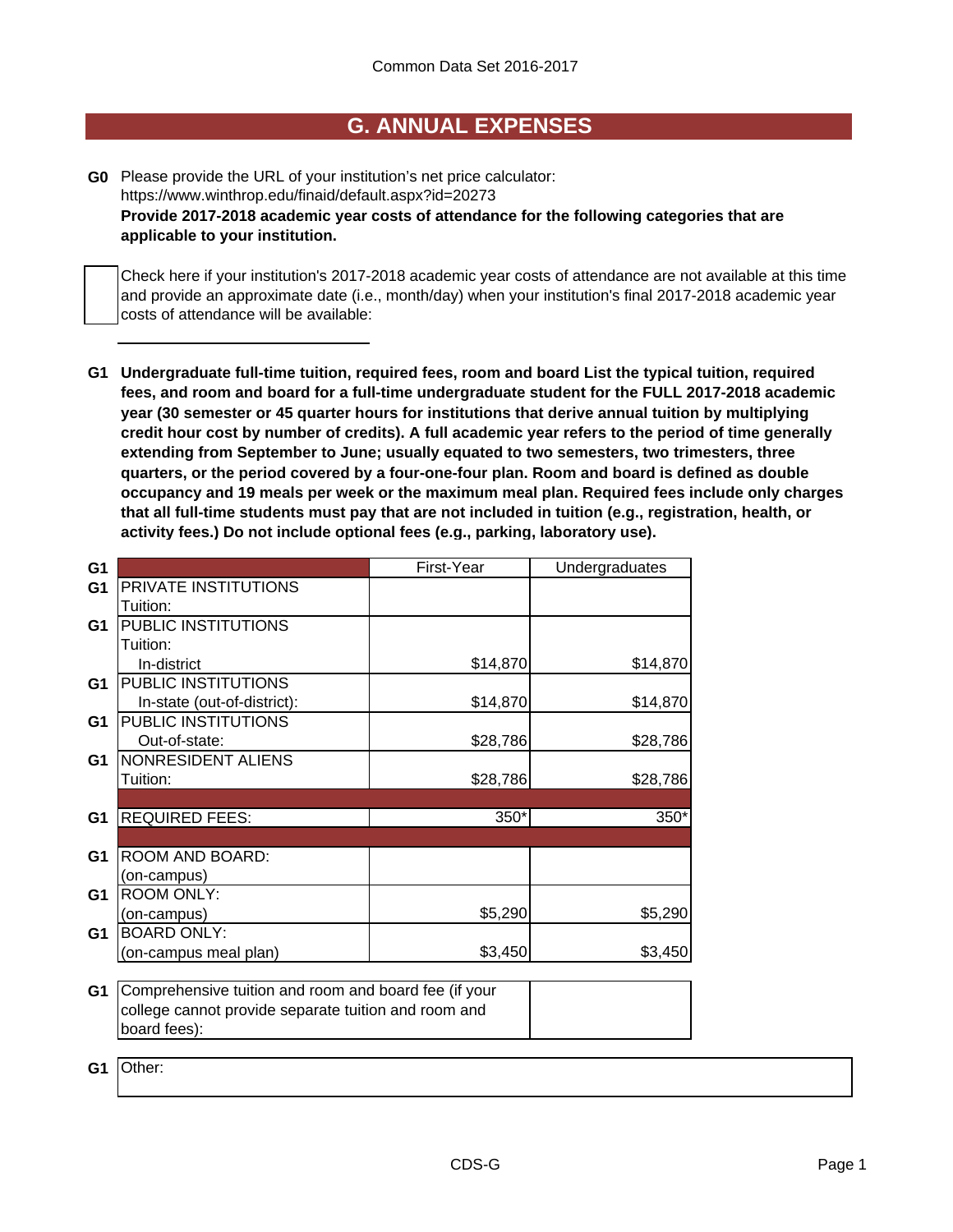| G <sub>2</sub> |                                                                                                           | Minimum | Maximum |
|----------------|-----------------------------------------------------------------------------------------------------------|---------|---------|
| G <sub>2</sub> | Number of credits per term a student can take for the                                                     |         |         |
|                | stated full-time tuition                                                                                  | 12      | 18      |
| G <sub>3</sub> |                                                                                                           | Yes     | No.     |
| G <sub>3</sub> | Do tuition and fees vary by year of study (e.g., sophomore,<br>junior, senior)?                           |         | X       |
| G <sub>4</sub> |                                                                                                           | Yes     | No.     |
| G4             | Do tuition and fees vary by undergraduate instructional<br>program?                                       |         | X       |
| G4             |                                                                                                           |         |         |
| G4             | If yes, what percentage of full-time undergraduates pay<br>more than the tuition and fees reported in G1? |         |         |

**G5** Provide the estimated expenses for a typical full-time undergraduate student:

| G <sub>5</sub> |                                 | <b>Residents</b> | Commuters<br>(living at home) | Commuters<br>(not living at home) |  |
|----------------|---------------------------------|------------------|-------------------------------|-----------------------------------|--|
| G <sub>5</sub> | Books and supplies              | \$1,200          | \$1,200                       | \$1,200                           |  |
| G <sub>5</sub> | Room only                       |                  |                               |                                   |  |
| G5             | Board only                      |                  | \$3,294                       |                                   |  |
| G5             | Room and board total (if your   |                  |                               |                                   |  |
|                | college cannot provide separate |                  |                               |                                   |  |
|                | room and board figures for      |                  |                               |                                   |  |
|                | commuters not living at home):  |                  |                               | \$7,538                           |  |
| G5             | Transportation                  |                  |                               | \$1,514                           |  |
| G5             | Other expenses                  | \$1,514          | \$1,514                       | \$1,514                           |  |

#### **G6** Undergraduate per-credit-hour charges (tuition only)

| G <sub>6</sub> | <b>PRIVATE INSTITUTIONS:</b> |            |
|----------------|------------------------------|------------|
| G <sub>6</sub> | PUBLIC INSTITUTIONS          |            |
|                | In-district:                 | \$620.00   |
| G6             | PUBLIC INSTITUTIONS          |            |
|                | In-state (out-of-district):  | \$620.00   |
| G <sub>6</sub> | PUBLIC INSTITUTIONS          |            |
|                | Out-of-state:                | \$1,200.00 |
| G6             | <b>NONRESIDENT ALIENS:</b>   |            |
|                |                              | \$1,200.00 |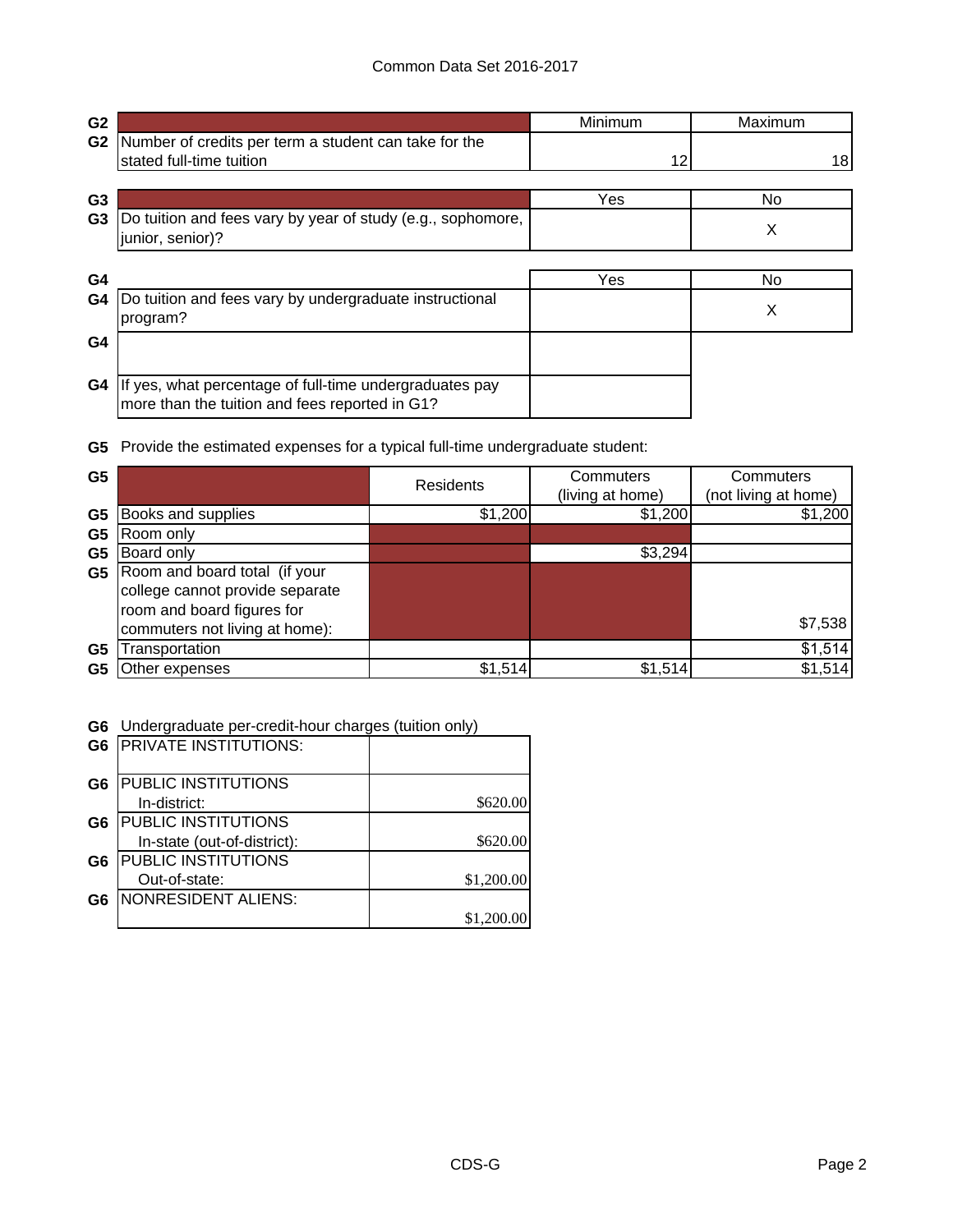## **H. FINANCIAL AID**

## **Aid Awarded to Enrolled Undergraduates**

Enter total dollar amounts awarded to enrolled full-time and less than full-time degree-seeking undergraduates (using the same cohort reported in CDS Question B1, "total degree-seeking" undergraduates) in the following categories. (Note: If the data being reported are final figures for the 2015- 2016 academic year (see the next item below), use the 2015-2016 academic year's CDS Question B1 cohort.) Include aid awarded to international students (i.e., those not qualifying for federal aid). Aid that is non-need-based but that was used to meet need should be reported in the need-based aid columns. (For a suggested order of precedence in assigning categories of aid to cover need, see the entry for "non-needbased scholarship or grant aid" on the last page of the definitions section.)

| H <sub>1</sub> |                                                                                                                                      | 2015-2016<br>estimated | 2014-2015<br>final |
|----------------|--------------------------------------------------------------------------------------------------------------------------------------|------------------------|--------------------|
| Η1             | Indicate the academic year for which data are reported for items H1,<br>H <sub>2</sub> , H <sub>2</sub> A, and H <sub>6</sub> below: |                        |                    |

**H3** Which needs-analysis methodology does your institution use in awarding institutional aid?

| H <sub>3</sub> | Federal methodology (FM)       |  |
|----------------|--------------------------------|--|
| H <sub>3</sub> | Institutional methodology (IM) |  |
|                |                                |  |

**H3** Both FM and IM

| H <sub>1</sub> |                                                                                                                                                                                   | <b>Need-based \$</b><br>(Include non-need-<br>based aid used to<br>meet need.) | Non-need-<br>based \$<br>(Exclude non-need-<br>based aid used to<br>meet need.) |
|----------------|-----------------------------------------------------------------------------------------------------------------------------------------------------------------------------------|--------------------------------------------------------------------------------|---------------------------------------------------------------------------------|
| H <sub>1</sub> | <b>Scholarships/Grants</b>                                                                                                                                                        |                                                                                |                                                                                 |
| H1             | Federal                                                                                                                                                                           | \$9,616,428                                                                    | \$85,722                                                                        |
| <b>H1</b>      | State (i.e., all states, not only the state in which your institution is<br>located)                                                                                              | \$9,578,531                                                                    | \$4,862,426                                                                     |
| <b>H1</b>      | Institutional: Endowed scholarships, annual gifts and tuition funded<br>grants, awarded by the college, excluding athletic aid and tuition<br>waivers (which are reported below). | \$7,440,467                                                                    | \$5,403,517                                                                     |
| H1             | Scholarships/grants from external sources (e.g., Kiwanis, National<br>Merit) not awarded by the college                                                                           | \$805,115                                                                      | \$519,489                                                                       |
| H <sub>1</sub> | <b>Total Scholarships/Grants</b>                                                                                                                                                  | \$27,440,541                                                                   | \$10,871,154                                                                    |
| H <sub>1</sub> | <b>Self-Help</b>                                                                                                                                                                  |                                                                                |                                                                                 |
| H <sub>1</sub> | Student loans from all sources (excluding parent loans)                                                                                                                           | \$21,784,285                                                                   | \$7,174,068                                                                     |
| H <sub>1</sub> | <b>Federal Work-Study</b>                                                                                                                                                         | \$236,465                                                                      |                                                                                 |
| H1             | State and other (e.g., institutional) work-study/employment (Note:                                                                                                                |                                                                                |                                                                                 |
|                | Excludes Federal Work-Study captured above.)                                                                                                                                      | \$0                                                                            | \$0                                                                             |
| H1             | <b>Total Self-Help</b>                                                                                                                                                            | \$22,020,750                                                                   | \$7,174,068                                                                     |
| H1             | <b>Other</b>                                                                                                                                                                      |                                                                                |                                                                                 |
| H <sub>1</sub> | Parent Loans                                                                                                                                                                      | \$4,640,292                                                                    | \$3,243,573                                                                     |
| <b>H1</b>      | <b>Tuition Waivers</b><br>Reporting is optional. Report tuition waivers in this row if you choose to                                                                              |                                                                                |                                                                                 |
|                | report them. Do not report tuition waivers elsewhere.                                                                                                                             | \$747,084                                                                      | \$275,761                                                                       |
| H1             | <b>Athletic Awards</b>                                                                                                                                                            | \$899,582                                                                      | \$1,222,574                                                                     |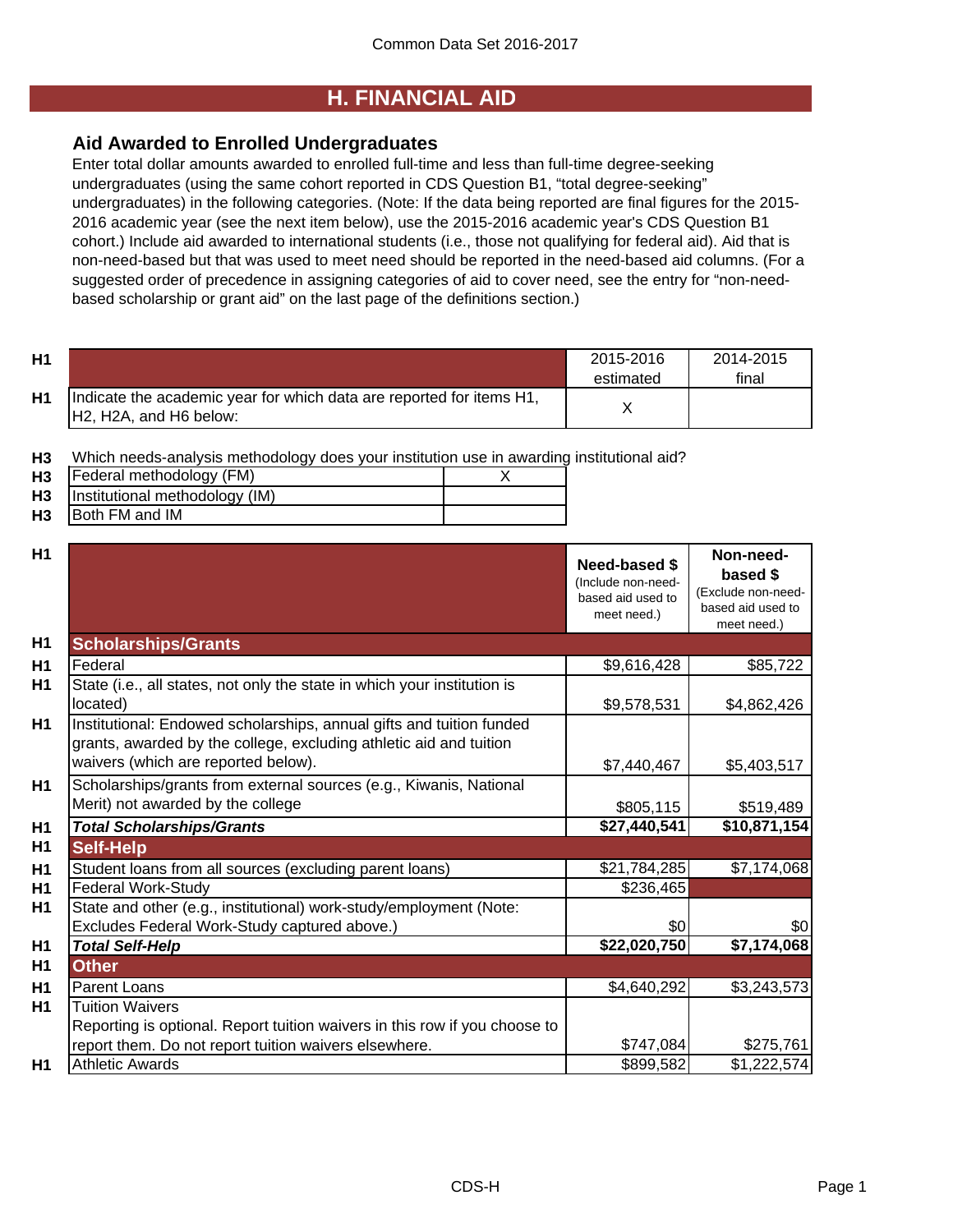**H2 Number of Enrolled Students Awarded Aid:** List the number of degree-seeking full-time and less-thanfull-time undergraduates who applied for and were awarded financial aid from any source. **Aid that is nonneed-based but that was used to meet need should be counted as need-based aid.** Numbers should reflect the cohort awarded the dollars reported in H1. Note: In the chart below, students may be counted in more than one row, and full-time freshmen should also be counted as full-time undergraduates.

| H <sub>2</sub> |     |                                                                                                                                                                                                                                                                                              | <b>First-time</b><br><b>Full-time</b><br><b>Freshmen</b> | <b>Full-time</b><br>Undergraduate<br>(Incl. Fresh.) | <b>Less Than</b><br><b>Full-time</b><br>Undergraduate |
|----------------|-----|----------------------------------------------------------------------------------------------------------------------------------------------------------------------------------------------------------------------------------------------------------------------------------------------|----------------------------------------------------------|-----------------------------------------------------|-------------------------------------------------------|
| H <sub>2</sub> |     | a) Number of degree-seeking undergraduate students<br>(CDS Item B1 if reporting on Fall 2016 cohort)                                                                                                                                                                                         | 1088                                                     | 4543                                                | 243                                                   |
| H <sub>2</sub> |     | b) Number of students in line a who applied for need-<br>based financial aid                                                                                                                                                                                                                 | 1006                                                     | 3872                                                | 177                                                   |
| H <sub>2</sub> |     | c) Number of students in line <b>b</b> who were determined to<br>have financial need                                                                                                                                                                                                         | 853                                                      | 3363                                                | 148                                                   |
| H <sub>2</sub> |     | d) Number of students in line c who were awarded any<br>financial aid                                                                                                                                                                                                                        | 851                                                      | 3349                                                | 135                                                   |
| H <sub>2</sub> |     | e) Number of students in line <b>d</b> who were awarded any<br>need-based scholarship or grant aid                                                                                                                                                                                           | 840                                                      | 3349                                                | 135                                                   |
| H <sub>2</sub> | f)  | Number of students in line d who were awarded any<br>need-based self-help aid                                                                                                                                                                                                                | 665                                                      | 2695                                                | 118                                                   |
| H <sub>2</sub> |     | g) Number of students in line d who were awarded any<br>non-need-based scholarship or grant aid                                                                                                                                                                                              | 109                                                      | 386                                                 | $\mathbf{1}$                                          |
| H <sub>2</sub> |     | h) Number of students in line <b>d</b> whose need was fully met<br>(exclude PLUS loans, unsubsidized loans, and private<br>alternative loans)                                                                                                                                                | 133                                                      | 506                                                 | 9                                                     |
| H <sub>2</sub> | li) | On average, the percentage of need that was met of<br>students who were awarded any need-based aid.<br>Exclude any aid that was awarded in excess of need as<br>well as any resources that were awarded to replace<br>EFC (PLUS loans, unsubsidized loans, and private<br>alternative loans) | 62.0%                                                    | 57.0%                                               | 32.0%                                                 |
| H <sub>2</sub> | li) | The average financial aid package of those in line d.<br>Exclude any resources that were awarded to replace<br>EFC (PLUS loans, unsubsidized loans, and private<br>alternative loans)                                                                                                        | \$<br>13,720                                             | \$<br>12,748                                        | \$<br>4,994                                           |
| H <sub>2</sub> | k)  | Average need-based scholarship and grant award of<br>those in line e                                                                                                                                                                                                                         | \$9,676                                                  | \$8,609                                             | \$3,049                                               |
| H <sub>2</sub> | I)  | Average need-based self-help award (excluding PLUS<br>loans, unsubsidized loans, and private alternative<br>loans) of those in line f                                                                                                                                                        | \$3,437                                                  | \$4,372                                             | \$3,815                                               |
| H <sub>2</sub> |     | m) Average need-based loan (excluding PLUS loans,<br>unsubsidized loans, and private alternative loans) of<br>those in line f who were awarded a need-based loan                                                                                                                             | 3,335<br>\$                                              | \$<br>4,294                                         | \$<br>3,805                                           |

**H2A Number of Enrolled Students Awarded Non-need-based Scholarships and Grants**: List the number of degree-seeking full-time and less-than-full-time undergraduates who had no financial need and who were awarded institutional non-need-based scholarship or grant aid. Numbers should reflect the cohort awarded the dollars reported in H1. Note: In the chart below, students may be counted in more than one row, and full-time freshmen should also be counted as full-time undergraduates.

| H2A | <b>First-time</b> | <b>Full-time</b> | Less Than        |
|-----|-------------------|------------------|------------------|
|     | <b>Full-time</b>  | Undergrad        | <b>Full-time</b> |
|     | <b>Freshmen</b>   | (Incl. Fresh.)   | Undergrad        |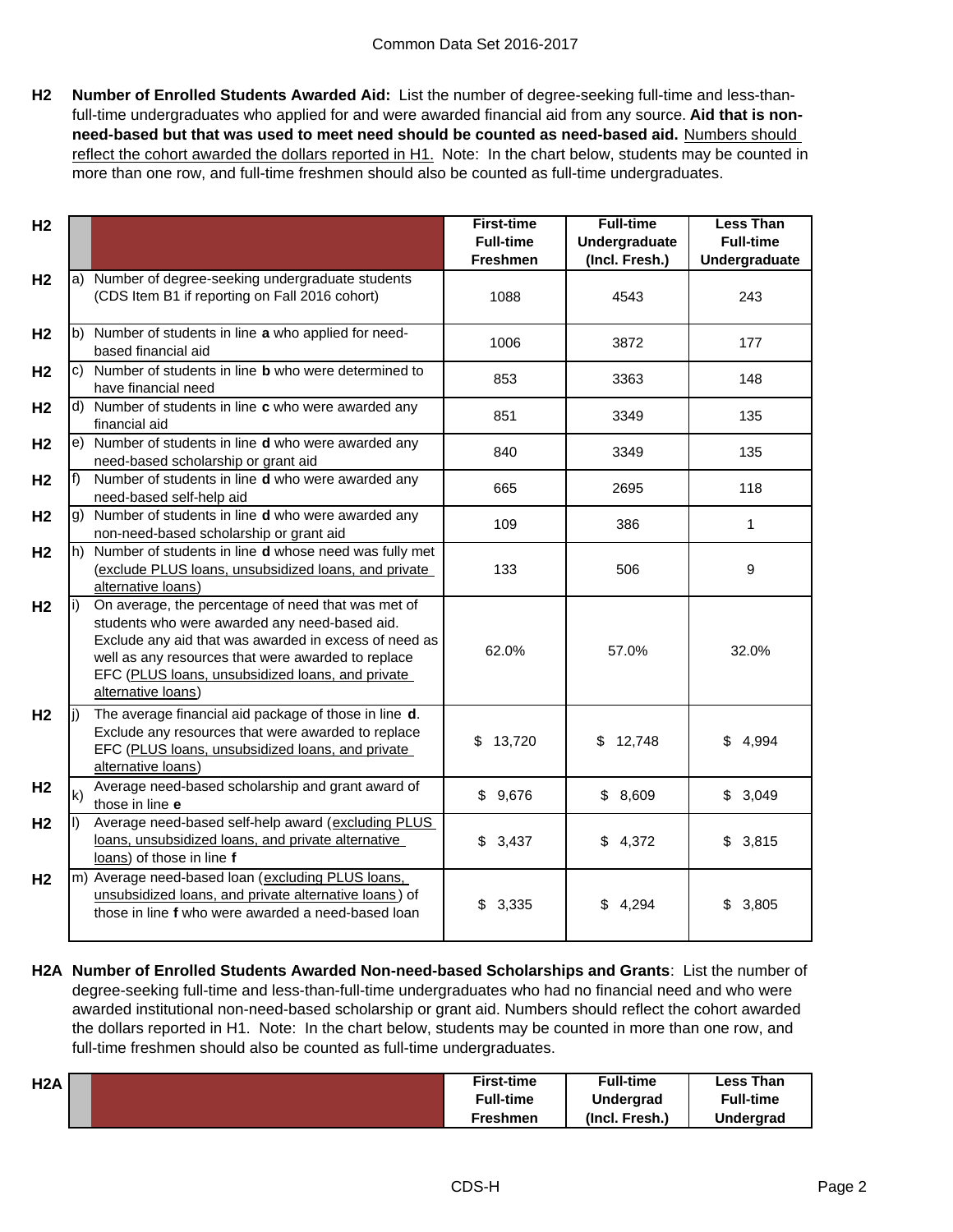| H2A               |     | Number of students in line a who had no financial need<br>and who were awarded institutional non-need-based<br>scholarship or grant aid (exclude those who were<br>awarded athletic awards and tuition benefits) | 125         | 562      | 4           |
|-------------------|-----|------------------------------------------------------------------------------------------------------------------------------------------------------------------------------------------------------------------|-------------|----------|-------------|
| H <sub>2</sub> A  | IO) | Average dollar amount of institutional non-need-based<br>scholarship and grant aid awarded to students in line n                                                                                                 | \$5,414     | \$5,196  | 1,513<br>S. |
| $H2A$ $ p\rangle$ |     | Number of students in line a who were awarded an<br>institutional non-need-based athletic scholarship or<br>grant                                                                                                | 26          | 121      |             |
| H2A  q            |     | Average dollar amount of institutional non-need-based<br>athletic scholarships and grants awarded to students in<br>line <b>p</b>                                                                                | 6,636<br>\$ | \$ 8,380 | \$5,000     |

**H3** Incorporated into H1 above.

Include: \* 2016 undergraduate class: all students **Note:** These are the graduates and loan types to include and exclude in order to fill out CDS H4 and H5.

who started at your institution as first- time students and received a bachelor's degree

between July 1, 2015 and June 30, 2016.

\* only loans made to students who borrowed

while enrolled at your institution.

\* co-signed loans.

Exclude: \* students who transferred in.

\* money borrowed at other institutions.

\* parent loans

\* students who did not graduate or who graduated with another degree or certificate (but no bachelor's degree)

| H4   Provide the number of students in the 2016 undergraduate class who started at your  |  |
|------------------------------------------------------------------------------------------|--|
| institution as first-time students and received a bachelor's degree between July 1, 2015 |  |
| and June 30, 2016. Exclude students who transferred into your institution                |  |

**584**

Number and percent of students in class (defined in H4 above) borrowing from federal, non-federal, and any loan sources, and the average (or mean) amount borrowed. NOTE: The "Average per-undergraduate-borrower cumulative principal borrowed," is designed to provide better information about student borrowing from federal and nonfederal (institutional, state, commercial) sources. The numbers, percentages, and averages for each row should be based only on the loan source specified for the particular row. For example, the federal loans average (row b) should only be the cumulative average of federal loans and the private loans average (row e) should only be the cumulative average of private loans.

|                            |                           |                                         | Average per-       |
|----------------------------|---------------------------|-----------------------------------------|--------------------|
|                            |                           |                                         | undergraduate-     |
|                            |                           | Percent of the                          | borrower           |
|                            | Number in the             | class (defined                          | cumulative         |
|                            | class (defined in         | above) who                              | principal          |
|                            | H <sub>4</sub> above) who | borrowed from                           | borrowed from      |
|                            | borrowed from             | the types of                            | the types of loans |
|                            |                           | the types of loans   loans specified in | specified in the   |
|                            | specified in the          | the first column                        | first column       |
| <b>Source/Type of Loan</b> | first column              | (nearest $1\%$ )                        | (nearest \$1)      |

**H5**

**H5**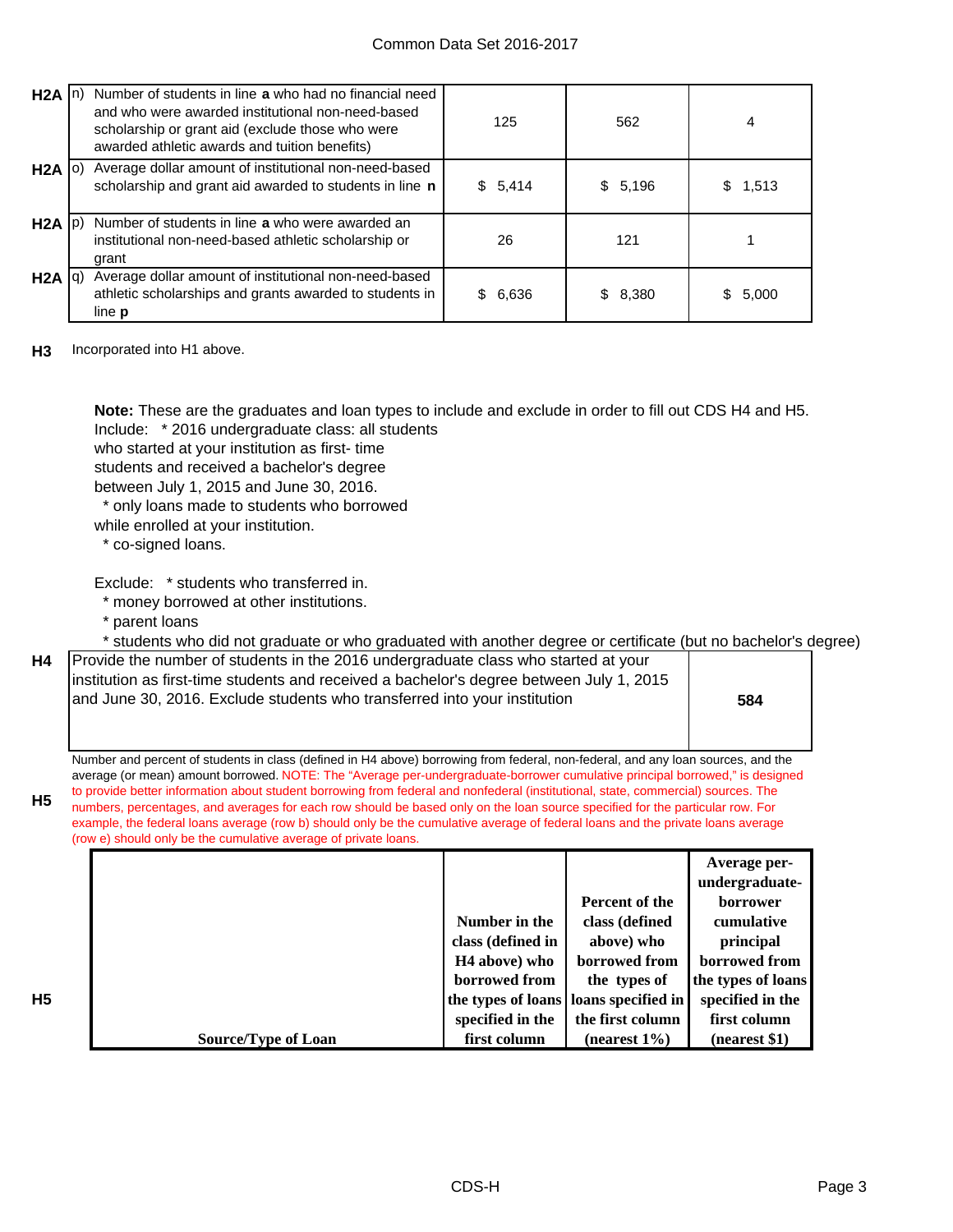| a) Any Ioan program: Federal Perkins, Federal Stafford<br>Subsidized and Unsubsidized, institutional, state,<br>private loans that your institution is aware of, etc.<br>Include both Federal Direct Student Loans and Federal<br>Family Education Loans. | 460 | 79.00%   | \$32,816 |
|-----------------------------------------------------------------------------------------------------------------------------------------------------------------------------------------------------------------------------------------------------------|-----|----------|----------|
| b) Federal loan programs: Federal Perkins, Federal<br>Stafford Subsidized and Unsubsidized. Include both<br>Federal Direct Student Loans and Federal Family<br>Education Loans.                                                                           | 452 | 77.00%   | \$28,879 |
| c) Institutional loan programs.                                                                                                                                                                                                                           | 0   | $0.00\%$ | \$0      |
| d) State loan programs.                                                                                                                                                                                                                                   | 33  | 6.00%    | \$10,324 |
| e) Private student loans made by a bank or lender.                                                                                                                                                                                                        | 84  | 14.00%   | \$20,251 |

**Aid to Undergraduate Degree-seeking Nonresident Aliens** (Note: Report numbers and dollar amounts for the same academic year checked in item H1.)

**H6** Indicate your institution's policy regarding institutional scholarship and grant aid for undergraduate degreeseeking nonresident aliens:

| <b>H6</b>      | Institutional need-based scholarship or grant aid is available     |  |
|----------------|--------------------------------------------------------------------|--|
| H <sub>6</sub> | Institutional non-need-based scholarship or grant aid is available |  |
| H <sub>6</sub> | Institutional scholarship or grant aid is not available            |  |
|                |                                                                    |  |

| H <sub>6</sub> | If institutional financial aid is available for undergraduate degree-seeking nonresident<br>aliens, provide the number of undergraduate degree-seeking nonresident aliens who |             |
|----------------|-------------------------------------------------------------------------------------------------------------------------------------------------------------------------------|-------------|
|                | were awarded need-based or non-need-based aid:                                                                                                                                | 76I         |
| H <sub>6</sub> | Average dollar amount of institutional financial aid awarded to undergraduate degree-<br>seeking nonresident aliens:                                                          | \$16,833    |
| H <sub>6</sub> | Total dollar amount of institutional financial aid awarded to undergraduate degree-<br>seeking nonresident aliens:                                                            | \$1,178,299 |

**H7** Check off all financial aid forms nonresident alien first-year financial aid applicants must submit:

| <b>H7</b> | Institution's own financial aid form              |  |
|-----------|---------------------------------------------------|--|
| <b>H7</b> | <b>CSS/Financial Aid PROFILE</b>                  |  |
| <b>H7</b> | International Student's Financial Aid Application |  |
| <b>H7</b> | International Student's Certification of Finances |  |
| <b>H7</b> | Other (specify):                                  |  |
|           |                                                   |  |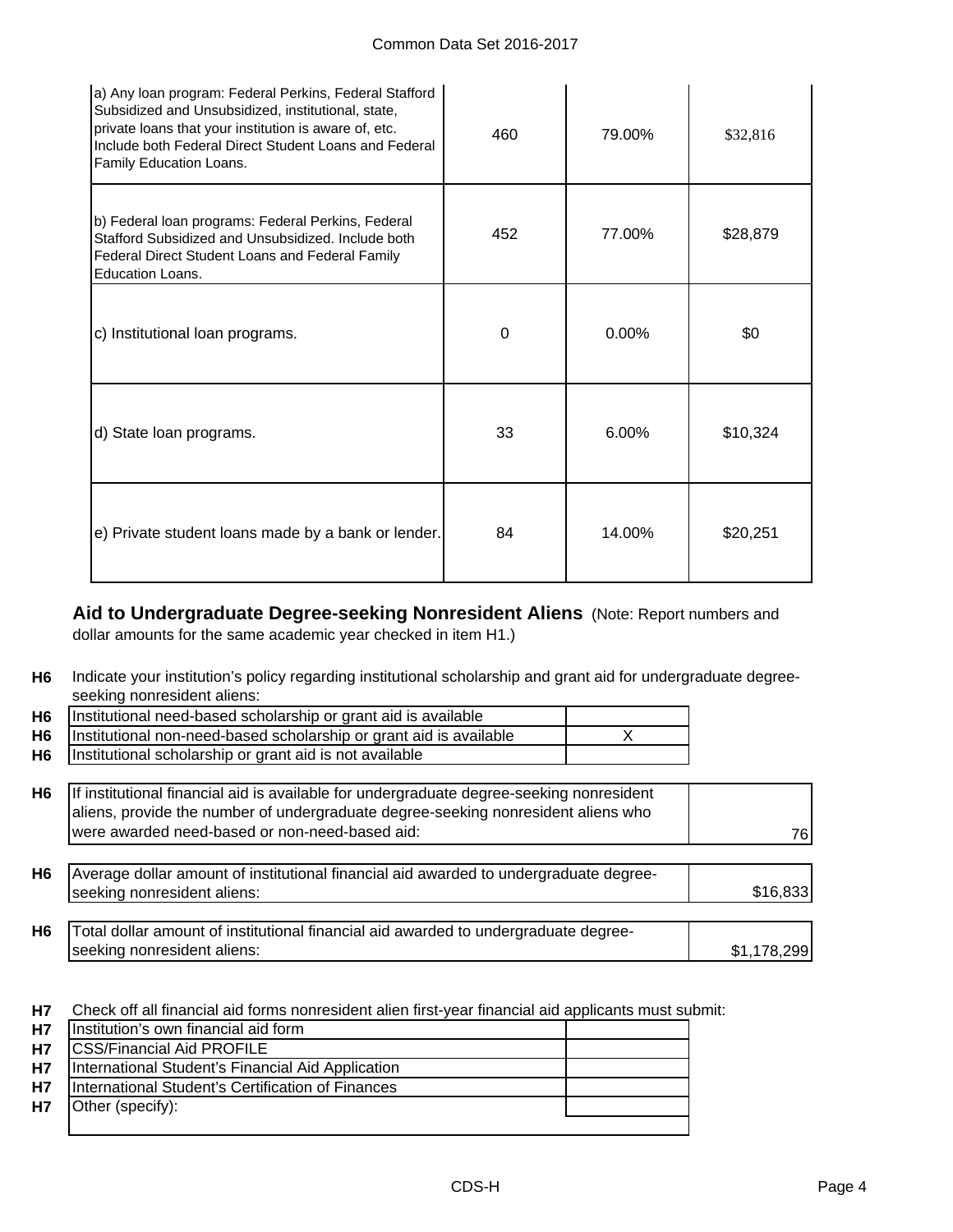## **Process for First-Year/Freshman Students**

**H8** Check off all financial aid forms domestic first-year (freshman) financial aid applicants must submit:

| H8             | <b>FAFSA</b>                         |  |
|----------------|--------------------------------------|--|
| H <sub>8</sub> | Institution's own financial aid form |  |
| H <sub>8</sub> | <b>CSS/Financial Aid PROFILE</b>     |  |
| H <sub>8</sub> | State aid form                       |  |
| H <sub>8</sub> | Noncustodial PROFILE                 |  |
| H8             | <b>Business/Farm Supplement</b>      |  |
| H8             | Other (specify):                     |  |
|                |                                      |  |

#### **H9** Indicate filing dates for first-year (freshman) students:

| H9        | Priority date for filing required financial aid forms:                                | 3/01/ |
|-----------|---------------------------------------------------------------------------------------|-------|
| <b>H9</b> | Deadline for filing required financial aid forms:                                     |       |
| H9        | No deadline for filing required forms (applications processed on a<br>rolling basis): |       |

**H10** Indicate notification dates for first-year (freshman) students (answer a or b):

|                 | H <sub>10</sub> a) Students notified on or about (date): |                                                          | 4/  |    |
|-----------------|----------------------------------------------------------|----------------------------------------------------------|-----|----|
| H <sub>10</sub> |                                                          |                                                          | Yes | N٥ |
|                 |                                                          | H <sub>10</sub> b) Students notified on a rolling basis: |     |    |
| H <sub>10</sub> |                                                          | If yes, starting date:                                   | '/4 |    |

**H11** Indicate reply dates:

| <b>H11</b> Students must reply by (date): |  |
|-------------------------------------------|--|
| $H11$ or within<br>weeks of notification. |  |

## **Types of Aid Available**

Please check off all types of aid available to undergraduates at your institution:

**H12** Loans

| <b>H12 FEDERAL DIRECT STUDENT LOAN PROGRAM (DIRECT LOAN)</b> |  |
|--------------------------------------------------------------|--|
| <b>H12</b> Direct Subsidized Stafford Loans                  |  |

| HTZ TDIICUL SUDSIUIZCU SIAIIUIU LUAIIS        |  |
|-----------------------------------------------|--|
| <b>H12</b> Direct Unsubsidized Stafford Loans |  |
| H12 Direct PLUS Loans                         |  |
|                                               |  |

| <b>H12</b> Federal Perkins Loans                      |  |
|-------------------------------------------------------|--|
| <b>H12</b> Federal Nursing Loans                      |  |
| H <sub>12</sub> State Loans                           |  |
| H12 College/university loans from institutional funds |  |
| H12 Other (specify): Private Loans                    |  |
|                                                       |  |

### **H13** Scholarships and Grants

|                 | H13 NEED-BASED:                                                          |   |
|-----------------|--------------------------------------------------------------------------|---|
| H <sub>13</sub> | <b>Federal Pell</b>                                                      |   |
| H <sub>13</sub> | <b>ISEOG</b>                                                             |   |
|                 | H13 State scholarships/grants                                            |   |
|                 | H13 Private scholarships                                                 | X |
|                 | H13 College/university scholarship or grant aid from institutional funds |   |
|                 | H13 United Negro College Fund                                            |   |
| H <sub>13</sub> | <b>Federal Nursing Scholarship</b>                                       |   |
|                 | H13 Other (specify): Teach Grants                                        |   |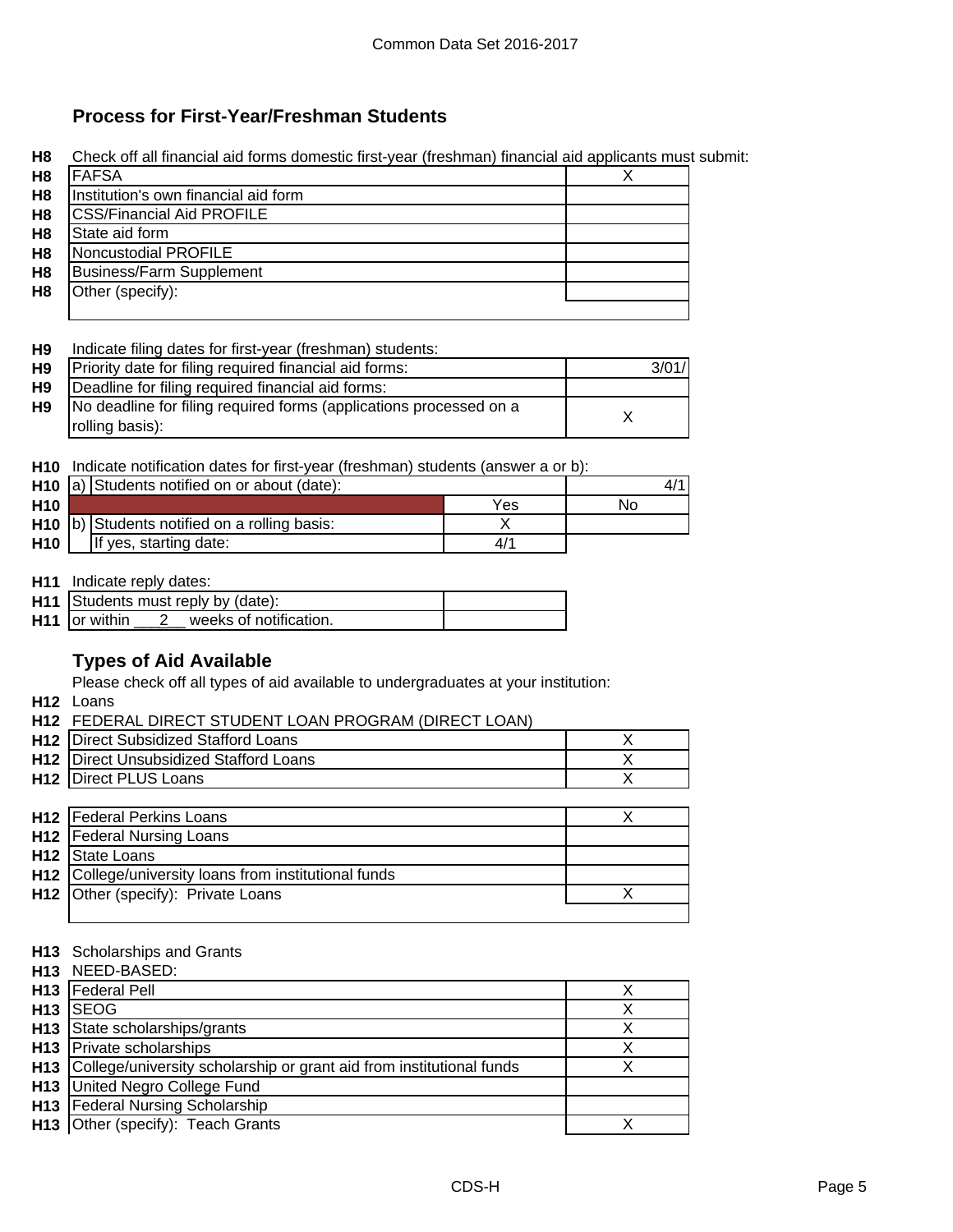**H14** Check off criteria used in awarding institutional aid. Check all that apply.

| H14             |                          | Non-Need Based | Need-Based |
|-----------------|--------------------------|----------------|------------|
| H14             | Academics                | х              |            |
| H <sub>14</sub> | Alumni affiliation       |                |            |
| H <sub>14</sub> | Art                      | Χ              |            |
| H14             | <b>Athletics</b>         | Χ              |            |
| H <sub>14</sub> | Job skills               |                |            |
| H <sub>14</sub> | <b>ROTC</b>              |                |            |
| H <sub>14</sub> | Leadership               |                |            |
| H <sub>14</sub> | Minority status          |                |            |
| H <sub>14</sub> | Music/drama              | X              |            |
| H <sub>14</sub> | Religious affiliation    |                |            |
| H <sub>14</sub> | State/district residency |                |            |

**H15** If your institution has recently implemented any major financial aid policy, program, or initiative to make your institution more affordable to incoming students such as replacing loans with grants, or waiving costs for families below a certain income level please provide details below: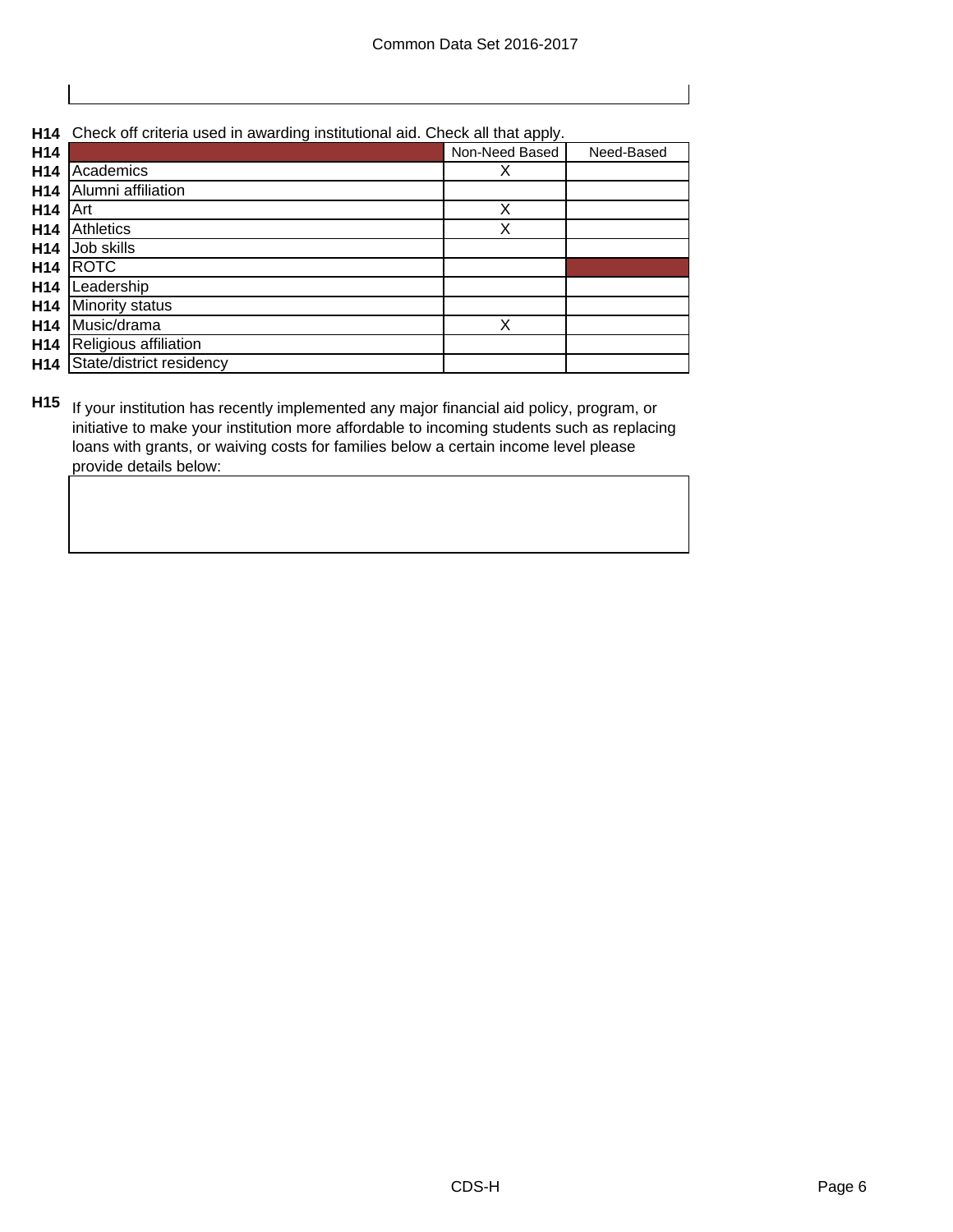## **I. INSTRUCTIONAL FACULTY AND CLASS SIZE**

## **Please report the number of instructional faculty members in each category for Fall 2016. Include faculty who are on your institution's payroll on the census date your institution uses for**

#### **I1 IPEDS/AAUP.**

The following definition of full-time instructional faculty is used by the American Association of University Professors (AAUP) in its annual Faculty Compensation Survey (the part time definitions are not used by AAUP). Instructional Faculty is defined as those members of the instructional-research staff whose major regular assignment is instruction, including those with released time for research. Use the chart below to determine inclusions and exclusions:

|                                                                                                                                                                                                                                          | Full-time | Part-time                                                                       |
|------------------------------------------------------------------------------------------------------------------------------------------------------------------------------------------------------------------------------------------|-----------|---------------------------------------------------------------------------------|
| (a) instructional faculty in preclinical and clinical medicine, faculty who are not paid (e.g.,<br>those who donate their services or are in the military), or research-only faculty, post-<br>doctoral fellows, or pre-doctoral fellows | Exclude   | Include only if<br>they teach one<br>or more non-<br>clinical credit<br>courses |
| (b) administrative officers with titles such as dean of students, librarian, registrar, coach,<br>and the like, even though they may devote part of their time to classroom instruction and<br>may have faculty status                   | Exclude   | Include if they<br>teach one or<br>more non-<br>clinical credit<br>courses      |
| (c) other administrators/staff who teach one or more non-clinical credit courses even<br>though they do not have faculty status                                                                                                          | Exclude   | Include                                                                         |
| (d) undergraduate or graduate students who assist in the instruction of courses, but<br>have titles such as teaching assistant, teaching fellow, and the like                                                                            | Exclude   | Exclude                                                                         |
| (e) faculty on sabbatical or leave with pay                                                                                                                                                                                              | Include   | Exclude                                                                         |
| (f) faculty on leave without pay                                                                                                                                                                                                         | Exclude   | Exclude                                                                         |
| (g) replacement faculty for faculty on sabbatical leave or leave with pay                                                                                                                                                                | Exclude   | Include                                                                         |

*Full-time instructional faculty:* faculty employed on a full-time basis for instruction (including those with released time for research)

*Part-time instructional faculty:* Adjuncts and other instructors being paid solely for part-time classroom instruction. Also includes full-time faculty teaching less than two semesters, three quarters, two trimesters, or two four-month sessions. Employees who are not considered full-time instructional faculty but who teach one or more non-clinical credit courses may be counted as part-time faculty.

*Minority faculty: includes faculty who designate themselves as Black, non-Hispanic; American Indian or Alaska Native; Asian, Native Hawaiian or other Pacific Islander, or Hispanic.* 

*Doctorate: includes such degrees as Doctor of Philosophy, Doctor of Education, Doctor of Juridical Science, and Doctor of Public Health in any field such as arts, sciences, education, engineering, business, and public administration. Also includes terminal degrees formerly designated as "first professional," including dentistry (DDS or DMD), medicine (MD), optometry (OD), osteopathic medicine (DO), pharmacy (DPharm or BPharm), podiatric medicine (DPM), veterinary medicine (DVM), chiropractic (DC or DCM), or law (JD).*

*Terminal degree:* the highest degree in a field: example, M. Arch (architecture) and MFA (master of fine arts).

| $\mathsf{I}$ |   |                                                         | Full-Time | Part-Time | Total |
|--------------|---|---------------------------------------------------------|-----------|-----------|-------|
| $\mathsf{I}$ | a | Total number of instructional faculty                   | 280       | 269       | 549   |
| $\mathsf{I}$ |   | Total number who are members of minority groups         | 40        | 35        | 75    |
| $\mathsf{I}$ |   | Total number who are women                              | 157       | 186       | 343   |
| $\mathsf{I}$ |   | Total number who are men                                | 123       | 83        | 206   |
| $\mathsf{I}$ | е | Total number who are nonresident aliens (international) |           |           | 6I    |
|              |   | Total number with doctorate, or other terminal degree   |           |           |       |
| $\mathsf{I}$ |   |                                                         | 247       | 77        | 324   |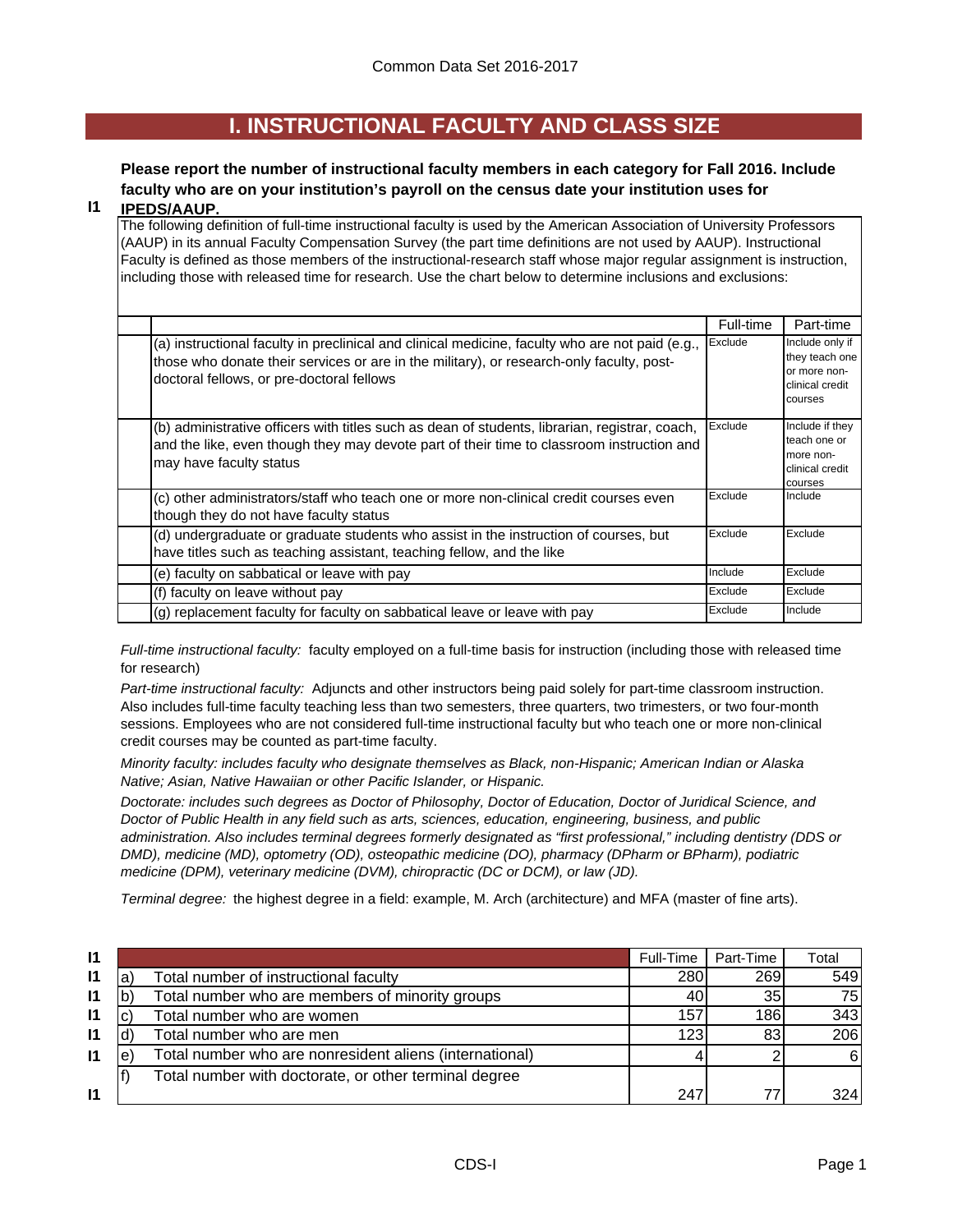|              | lg) | Total number whose highest degree is a master's but not a terminal |    |     |                 |
|--------------|-----|--------------------------------------------------------------------|----|-----|-----------------|
| $\mathbf{I}$ |     | master's                                                           | 31 | 162 | 517             |
| 11           |     | Total number whose highest degree is a bachelor's                  |    | 29  | 30 <sup>l</sup> |
|              |     | Total number whose highest degree is unknown or other (Note:       |    |     |                 |
| $\mathbf{I}$ |     | Items f, g, h, and i must sum up to item a.)                       |    |     |                 |
|              |     | Total number in stand-alone graduate/ professional programs in     |    |     |                 |
| $\mathbf{I}$ |     | which faculty teach virtually only graduate-level students         |    |     | 11 I            |

## **I2 Student to Faculty Ratio**

Report the Fall 2016 ratio of full-time equivalent students (full-time plus 1/3 part time) to full-time equivalent instructional faculty (full time plus 1/3 part time). In the ratio calculations, exclude both faculty and students in stand-alone graduate or professional programs such as medicine, law, veterinary, dentistry, social work, business, or public health in which faculty teach virtually only graduate-level students. Do not count undergraduate or graduate student teaching assistants as faculty.

| $\mathsf{I2}$ | <b>Fall 2016 Student to Faculty ratio</b> | 4 to | (based on | 5213 students |
|---------------|-------------------------------------------|------|-----------|---------------|
|               |                                           |      | and       | 363 faculty). |

#### **I3 Undergraduate Class Size**

**I3**

In the table below, please use the following definitions to report information about the size of classes and class sections offered in the Fall 2016 term.

*Class Sections:* A class section is an organized course offered for credit, identified by discipline and number, meeting at a stated time or times in a classroom or similar setting, and not a subsection such as a laboratory or discussion session. Undergraduate class sections are defined as any sections in which at least one degree-seeking undergraduate student is enrolled for credit. Exclude distance learning classes and noncredit classes and individual instruction such as dissertation or thesis research, music instruction, or one-to-one readings. Exclude students in independent study, co-operative programs, internships, foreign language taped tutor sessions, practicums, and all students in one-on-one classes. Each class section should be counted only once and should not be duplicated because of course catalog cross-listings.

*Class Subsections:* A class subsection includes any subsection of a course, such as laboratory, recitation, and discussion subsections that are supplementary in nature and are scheduled to meet separately from the lecture portion of the course. Undergraduate subsections are defined as any subsections of courses in which degree-seeking undergraduate students enrolled for credit. As above, exclude noncredit classes and individual instruction such as dissertation or thesis research, music instruction, or one-to-one readings. Each class subsection should be counted only once and should not be duplicated because of cross-listings.

Using the above definitions, please report for each of the following class-size intervals the number of class sections and class subsections offered in Fall 2016. For example, a lecture class with 800 students who met at another time in 40 separate labs with 20 students should be counted once in the "100+" column in the class section column and 40 times under the "20-29" column of the class subsections table.

| 13              | Undergraduate Class Size (provide numbers) |         |           |           |           |       |       |        |              |
|-----------------|--------------------------------------------|---------|-----------|-----------|-----------|-------|-------|--------|--------------|
| 13              | <b>CLASS</b>                               | $2 - 9$ | 10-19     | $20 - 29$ | $30 - 39$ | 40-49 | 50-99 | $100+$ | Total        |
| $\mathsf{I}3$   | <b>SECTIONS</b>                            | 97      | 386       | 307       | 151       | 55    | 30    |        | 1026         |
|                 |                                            |         |           |           |           |       |       |        |              |
| $\overline{3}$  | <b>CLASS SUB-</b>                          | 2-9     | $10 - 19$ | $20 - 29$ | 30-39     | 40-49 | 50-99 | $100+$ | <b>Total</b> |
| $\overline{13}$ | <b>SECTIONS</b>                            |         | 49        | 32        |           |       |       |        | 92           |

### **Number of Class Sections with Undergraduates Enrolled**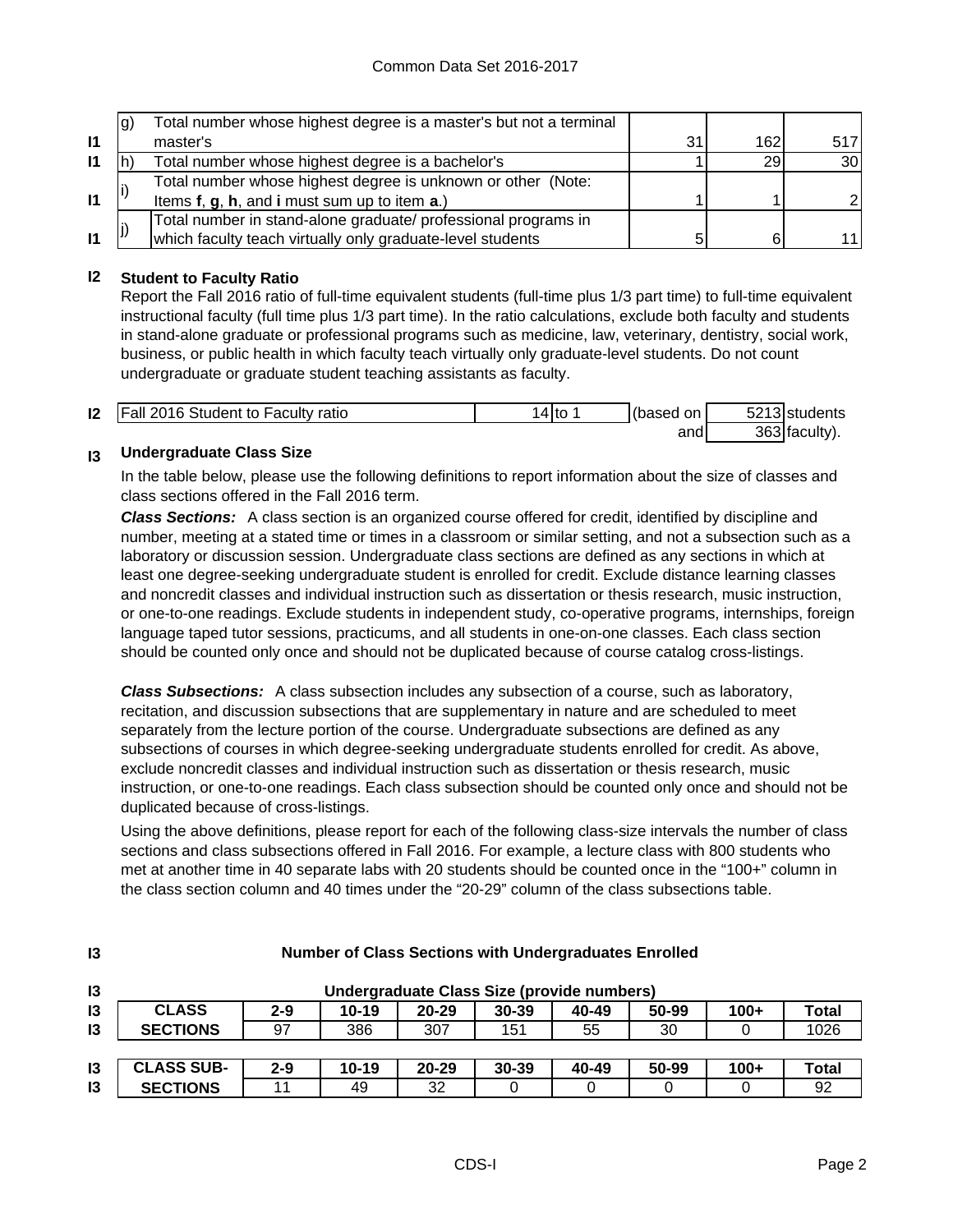## **J. DEGREES CONFERRED**

#### **J1 Degrees conferred between July 1, 2015 and June 30, 2016**

**J1** For each of the following discipline areas, provide the percentage of diplomas/certificates, associate, and bachelor's degrees awarded. To determine the percentage, use majors, not headcount (e.g., students with one degree but a double major will be represented twice). Calculate the percentage from your institution's IPEDS Completions by using the sum of 1st and 2nd majors for each CIP code as the numerator and the sum of the Grand Total by 1st Majors and the Grand Total by 2nd major as the denominator. If you prefer, you can compute the percentages using 1st majors only.

| J <sub>1</sub> | <b>Category</b>                                       | <b>Diploma/Certificates</b> | <b>Associate</b> | <b>Bachelor's</b>        | <b>CIP 2010 Categories</b><br>to Include |
|----------------|-------------------------------------------------------|-----------------------------|------------------|--------------------------|------------------------------------------|
| J1             | Agriculture                                           |                             |                  |                          |                                          |
| J1             | Natural resources and conservation                    |                             |                  |                          | 3                                        |
| J1             | Architecture                                          |                             |                  |                          | $\overline{4}$                           |
| J1             | Area, ethnic, and gender studies                      |                             |                  |                          | 5                                        |
| J1             | Communication/journalism                              |                             |                  | 6                        | 9                                        |
| J1             | Communication technologies                            |                             |                  |                          | $\overline{10}$                          |
| J1             | Computer and information sciences                     |                             |                  | 0.83                     | 11                                       |
| J1             | Personal and culinary services                        |                             |                  |                          | 12                                       |
| J1             | Education                                             |                             |                  | 13                       | $\overline{13}$                          |
| J1             | Engineering                                           |                             |                  |                          | $\overline{14}$                          |
| J1             | Engineering technologies                              |                             |                  |                          | 15                                       |
| J1             | Foreign languages, literatures, and linguistics       |                             |                  | 0.52                     | 16                                       |
| J1             | Family and consumer sciences                          |                             |                  | 1.46                     | $\overline{19}$                          |
| J1             | Law/legal studies                                     |                             |                  |                          | $\overline{22}$                          |
| J1             | English                                               |                             |                  | $\overline{\mathcal{A}}$ | $\overline{23}$                          |
| J1             | Liberal arts/general studies                          |                             |                  |                          | 24                                       |
| J1             | Library science                                       |                             |                  |                          | $\overline{25}$                          |
| J1             | Biological/life sciences                              |                             |                  | 6.67                     | $\overline{26}$                          |
| J1             | Mathematics and statistics                            |                             |                  |                          | $\overline{27}$                          |
| J1             | Military science and military technologies            |                             |                  |                          | 28 & 29                                  |
| J1             | Interdisciplinary studies                             |                             |                  | 0.1                      | 30                                       |
| J1             | Parks and recreation                                  |                             |                  | 6                        | $\overline{31}$                          |
| J1             | Philosophy and religious studies                      |                             |                  | 0.42                     | $\overline{38}$                          |
| J1             | Theology and religious vocations                      |                             |                  |                          | 39                                       |
| J1             | Physical sciences                                     |                             |                  | 2                        | 40                                       |
| J1             | Science technologies                                  |                             |                  |                          | $\overline{41}$                          |
| J1             | Psychology                                            |                             |                  | 10                       | 42                                       |
| J1             | Homeland Security, law enforcement, firefighting, and |                             |                  |                          | 43                                       |
|                | protective services                                   |                             |                  |                          |                                          |
| J1             | Public administration and social services             |                             |                  | 3.75                     | 44                                       |
| J1             | Social sciences                                       |                             |                  | 6.67                     | 45                                       |
| J1             | <b>Construction trades</b>                            |                             |                  |                          | 46                                       |
| J1             | Mechanic and repair technologies                      |                             |                  |                          | 47                                       |
| J1             | Precision production                                  |                             |                  |                          | 48                                       |
| J1             | Transportation and materials moving                   |                             |                  |                          | 49                                       |
| J1             | Visual and performing arts                            |                             |                  | 10                       | 50                                       |
| J1             | Health professions and related programs               |                             |                  | 3                        | $\overline{51}$                          |
| J1             | Business/marketing                                    |                             |                  | $\overline{21}$          | 52                                       |
| J1             | History                                               |                             |                  | 2.71                     | 54                                       |
| J1             | Other                                                 |                             |                  |                          |                                          |
| J1             | TOTAL (should = 100%)                                 | 0.00%                       | 0.00%            | 100                      |                                          |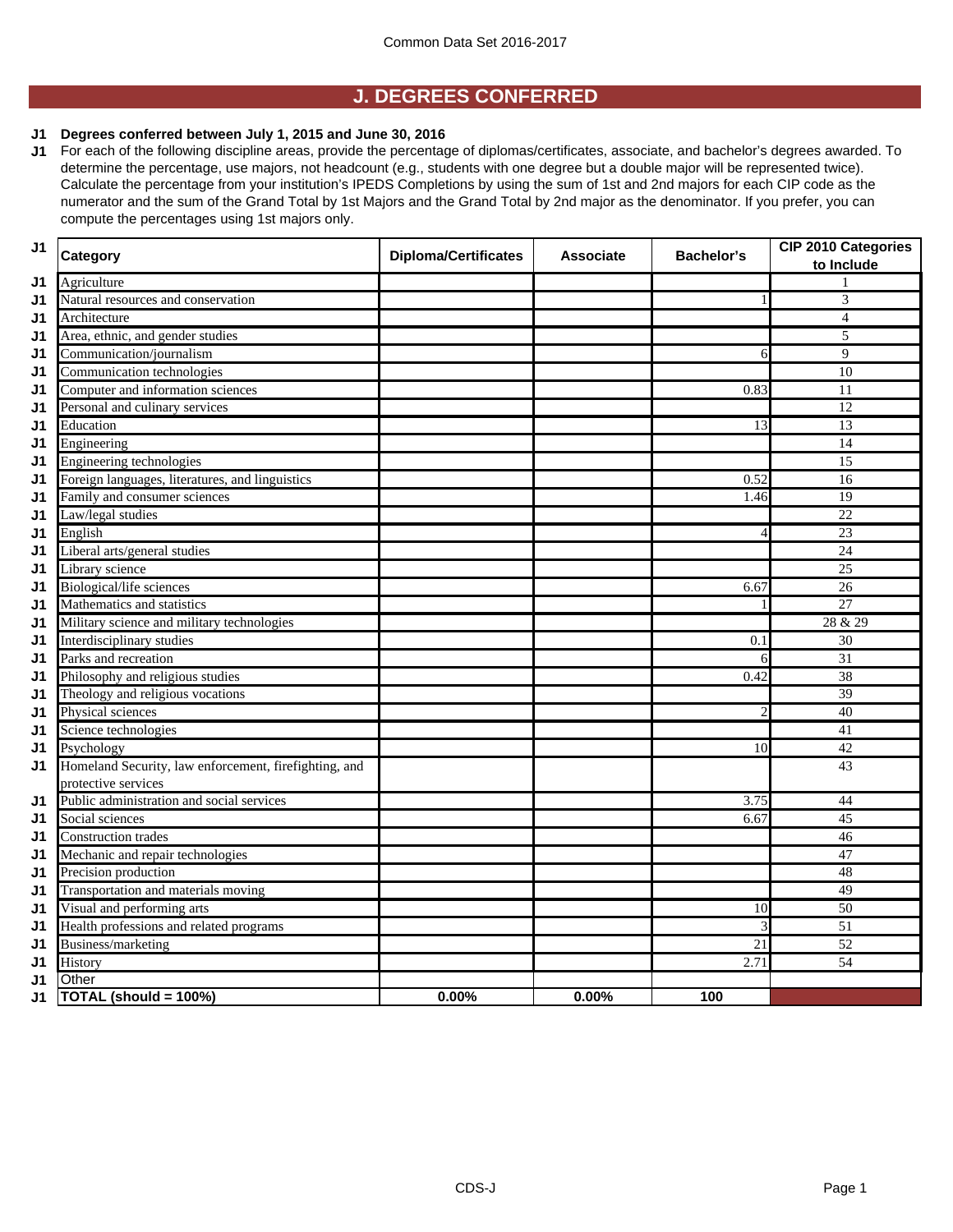## **Common Data Set Definitions**

#### **All definitions related to the financial aid section appear at the end of the Definitions document.**

Items preceded by an asterisk (\*) represent definitions agreed to among publishers which do not appear on the CDS document but may be present on individual publishers' surveys.

**\* Academic advisement:** Plan under which each student is assigned to a faculty member or a trained adviser, who, through regular meetings, helps the student plan and implement immediate and long-term academic and vocational goals.

**Accelerated program:** Completion of a college program of study in fewer than the usual number of years, most often by attending summer sessions and carrying extra courses during the regular academic term**.**

**Admitted student:** Applicant who is offered admission to a degree-granting program at your institution.

**\* Adult student services:** Admission assistance, support, orientation, and other services expressly for adults who have started college for the first time, or who are re-entering after a lapse of a few years.

**American Indian or Alaska Native:** A person having origins in any of the original peoples of North and South America (including Central America) and maintaining tribal affiliation or community attachment.

**Applicant (first-time, first year):** An individual who has fulfilled the institution's requirements to be considered for admission (including payment or waiving of the application fee, if any) and who has been notified of one of the following actions: admission, nonadmission, placement on waiting list, or application withdrawn (by applicant or institution).

**Application fee:** That amount of money that an institution charges for processing a student's application for acceptance. This amount is *not* creditable toward tuition and required fees, nor is it refundable if the student is not admitted to the institution.

**Asian:** A person having origins in any of the original peoples of the Far East, Southeast Asia, or the Indian subcontinent, including, for example, Cambodia, China, India, Japan, Korea, Malaysia, Pakistan, the Philippine Islands, Thailand, and Vietnam.

**Associate degree:** An award that normally requires at least two but less than four years of full-time equivalent college work.

**Bachelor's degree:** An award (baccalaureate or equivalent degree, as determined by the Secretary of the U.S. Department of Education) that normally requires at least four years but *not* more than five years of fulltime equivalent college-level work. This includes ALL bachelor's degrees conferred in a five-year cooperative (work-study plan) program. (A cooperative plan provides for alternate class attendance and employment in business, industry, or government; thus, it allows students to combine actual work experience with their college studies.) Also, it includes bachelor's degrees in which the normal four years of work are completed in three years.

**Black or African American:** A person having origins in any of the black racial groups of Africa. **Board (charges):** Assume average cost for 19 meals per week or the maximum meal plan.

**Books and supplies (costs):** Average cost of books and supplies. Do not include unusual costs for special groups of students (e.g., engineering or art majors), unless they constitute the majority of students at your institution.

**Calendar system:** The method by which an institution structures most of its courses for the academic year.

**Campus Ministry:** Religious student organizations (denominational or nondenominational) devoted to fostering religious life on college campuses. May also refer to Campus Crusade for Christ, an interdenominational Christian organization.